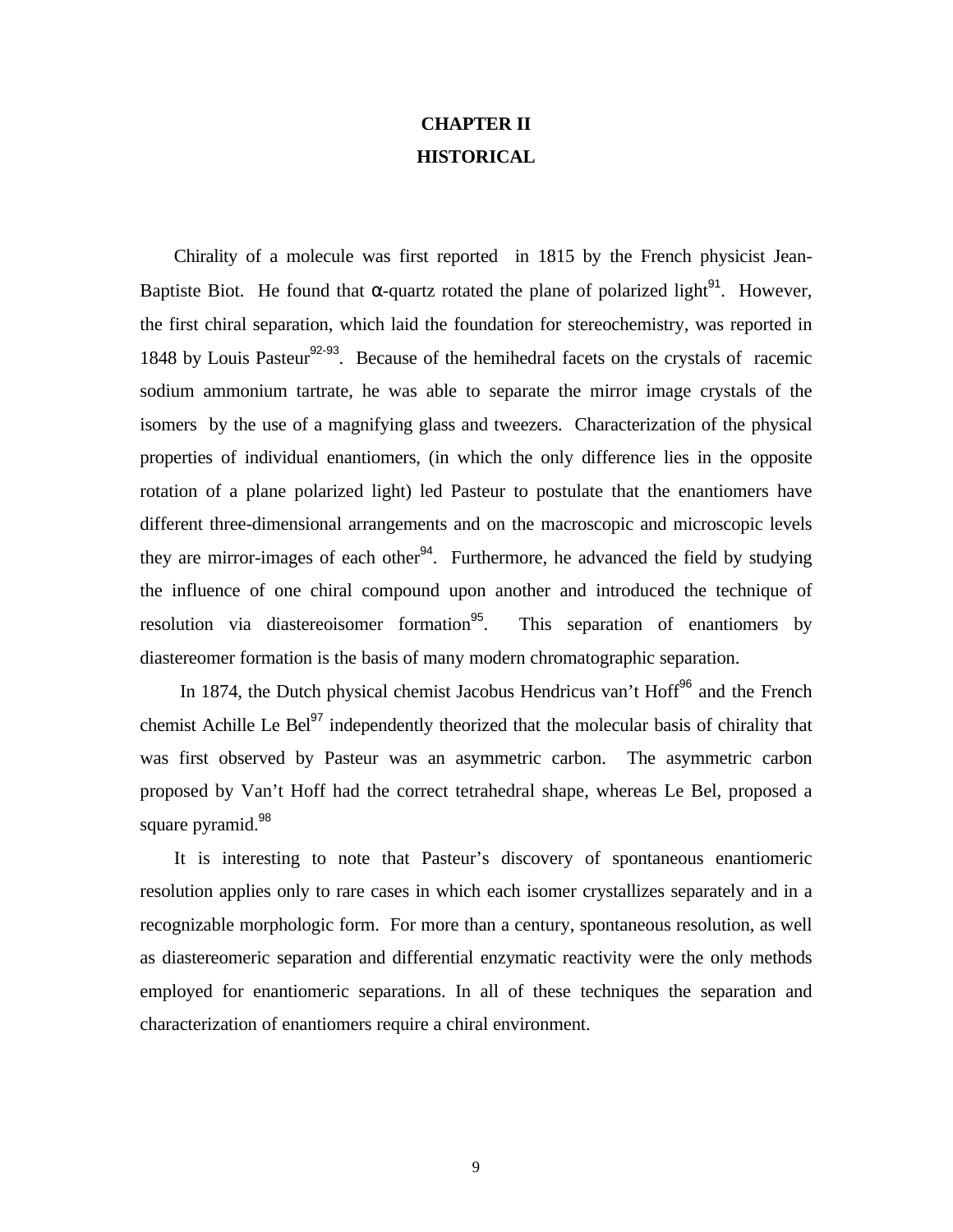## **2.1 Chromatographic Methods**

 There are various methods for enantiomeric analysis which do not require the separation of enantiomers. These include polarimetry, nuclear magnetic resonance, isotopic dilution, calorimetry, and enzyme techniques. The disadvantages in all these techniques, however, are the need for pure chiral samples and their relative slowness. a typical analytical problem requires separation and quantitation of enantiomers and sometimes identification of the levorotatory or dextrorotatory enantiomer. Both gas chromatography (GC) and high performance liquid chromatography (HPLC) provide fast and accurate methods for enantiomeric separation and allow quantitation of both mass (and optical rotation for HPLC) if appropriate detection devices are used.

Chromatographic methods are considered the most useful for chiral separation<sup>99</sup>. There are two approaches: indirect, which utilizes derivatizing agents, and direct, which uses chiral stationary phases or chiral mobile phase additives. Chromatographic chiral separation dates back in 1939 when Henderson and Rule<sup>100</sup> demonstrated the separation of  $d, l-p$ -phenylenediiminocamphor on  $d$ -lactose. Both Kotake<sup>101</sup> et al. in 1951, and Dalgliesh<sup>102</sup> in 1952 utilized paper chromatography, a cellulose support, to separate chiral amino acids. Although Dalgliesh was not the first to observe such separations, he correctly attributed the enantioselectivity to adsorption by cellulose and proposed the Three Point Rule for asymmetric recognition. This rule was later restated by Pirkle<sup>103</sup> as "Chiral recognition requires a minimum of three simultaneous interactions, with at least one of these interactions to be stereochemically dependent."

In 1960, Klem and Reed<sup>104</sup> first reported the use of a silica gel support for chiral HPLC chromatographic separation. Racemic naphthyl ether and phenanthrene were partially separated on silica gel that was impregnated with  $(+)$ - $\alpha$ - $(2,4,5,7)$ -tetranitro-9fluorenylideneamino-oxy)propionic acid.

 The first successful GC direct enantiomeric separation was reported by Gil-Av, Feibush, and Charles in 1966<sup>105</sup>. The first stationary phase, N-TFA-L-isoleucine lauryl ester, resolved derivatized amino acids as N-TFA isopropy, 2-butyl, and t-butyl esters,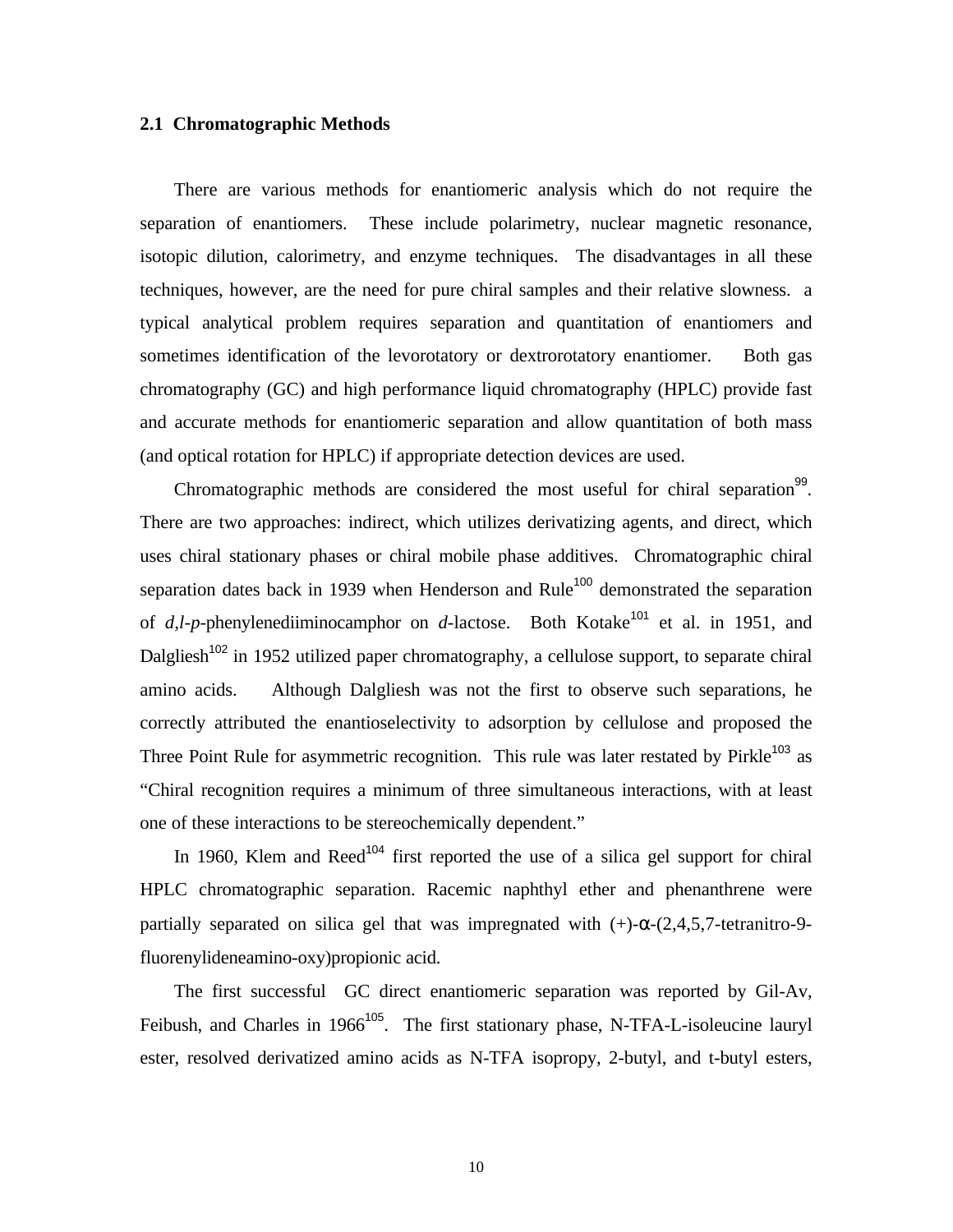with the n-alkyl esters only partially resolved. From then on, other chiral stationary phases for  $GC^{106}$  and  $LC^{107}$  enantiomeric separations have been synthesized and developed.

## *2.1.2 Indirect Chromatographic method*

 In the indirect method, a racemic mixture is made to react with a chiral reagent to form a pair of diastereomers and then chromatographed using an achiral column<sup>108</sup>. Because diastereomers possess different physiochemical properties, they can be separated in an achiral environment. The advantages of the indirect approach are the following: (1) less expensive, i.e., conventional chromatographic columns can be used; (2) flexible because various achiral columns and mobile phase conditions, as in HPLC, can be used; (3) numerous types of derivatization chemistry are available and the cost of each reagent may be less expensive than for a chiral column; and (4) different selectivities can be achieved. On the other hand, the disadvantages of this method are: (1) long analysis time that include sample preparation and verification of the derivatization chemistry; (2) inconvenience, specifically in preparative chromatography, when reversal of derivatization is needed to recover the pure enantiomers<sup>109</sup>; (3) the need to synthesize non-commercially available pure derivatizing reagent; and  $(4)$  biased results for enantiomeric composition<sup>110</sup> due to partial racemization of derivatizing agent or unequal reaction rates.

 The indirect method of separating enantiomers in GC or HPLC has been used for many years and is still commonly performed for various purposes<sup>111</sup>. For example, in the bioanalytical field, the indirect method is frequently used because separation of diastereomers from a complex matrix on nonchiral HPLC is simplified by the greater flexibility in selecting appropriate stationary and mobile phase conditions.

 Detailed and comprehensive treatments of the chromatographic separation of diastereomers are given by Lindner<sup>112</sup> and Souter<sup>113</sup>.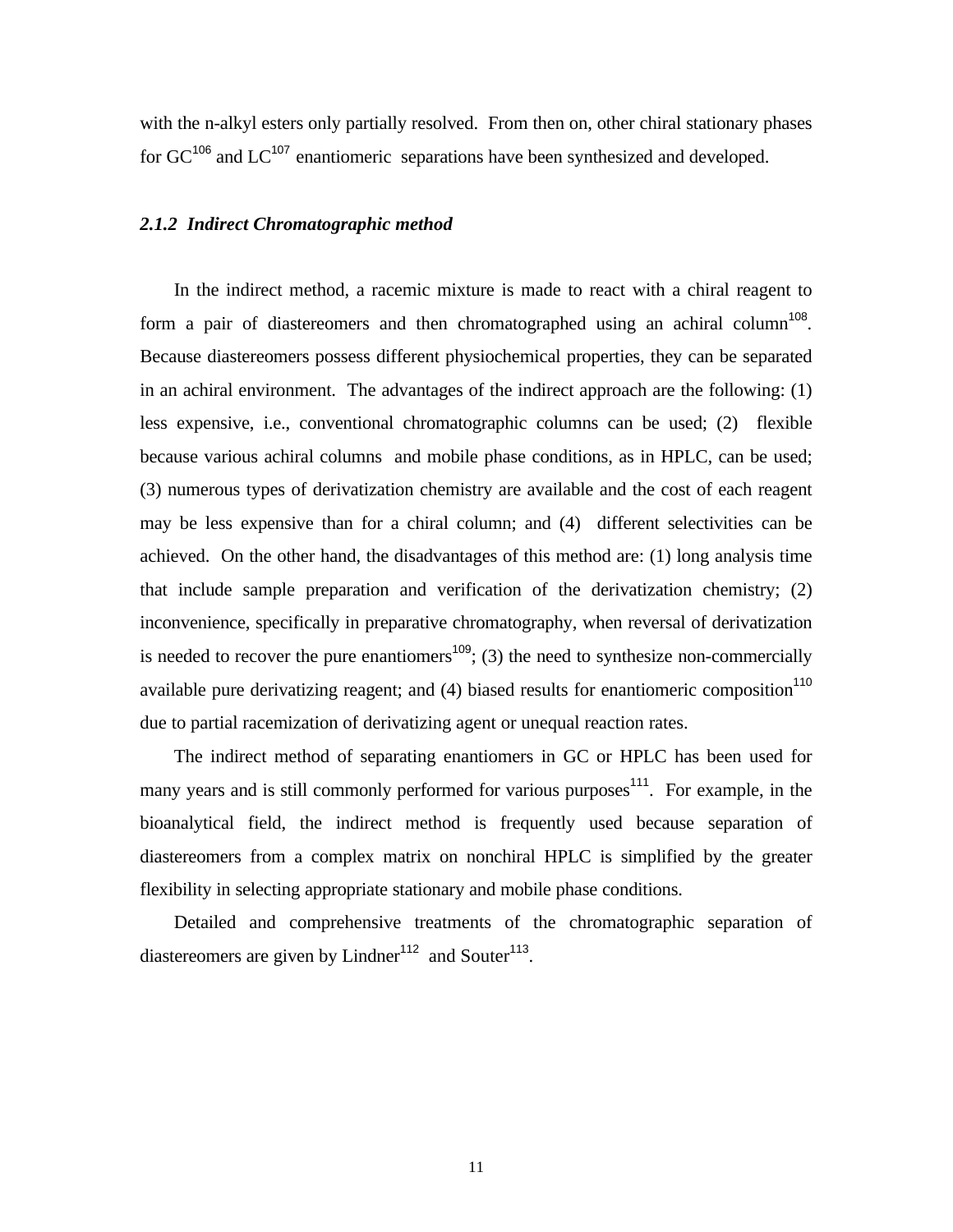#### *2.1.3 Direct Chromatographic Methods (Chiral Mobile Phase Additives)*

 Direct separation of enantiomers on an achiral column using a chiral mobile phase additive is applied only in HPLC. In GC the mobile phase is an inert carrier gas, where the possibility of selective interactions with the analyte or the stationary phase is minimal. However, in HPLC, the mobile phase is a dynamic part of the system that influences both analyte and stationary phase interactions.

 In this method, enantiomeric separation is accomplished by the formation of a pair of transient diastereomeric complexes between racemic analyte and the chiral mobile phase additive. Chiral discrimination is due to differences in the stabilities of the diastereomeric complexes, solvation in the mobile phase, and/or binding of the complexes to the solid support. The three major approaches in the formation of diastereomeric complexes<sup>114</sup> are: (1) transition metal ion complexes (ligand exchange); (2) ion pairs; and (3) inclusion complexes. A detailed discussion of each mode is given by Allenmark<sup>115</sup> and Ahuja<sup>116</sup>.

 Many racemic mixtures can be separated on conventional achiral LC columns by using an appropriate chiral mobile phase additive. Additives such as  $\alpha$ ,  $\beta$ , and  $\gamma$ cyclodextrins have been successful. Advantages of this technique<sup>117</sup> are as follows: (1) less expensive conventional LC columns can be used; (2) a wide variety of possible additives are available; and (3) different selectivities from the chiral phases can be obtained. However, the problems with this technique<sup>118</sup> include: (1) many chiral additives are costly, and sometimes, have to be synthesized; (2) the mode of operation is complex, and (3) incovenient for preparative applications because the chiral additive must be removed from the enantiomeric solutes.

## *2.1.4 Direct Chromatographic methods (Chiral Stationary Phases)*

 Enantiomeric separation by using chiral HPLC stationary phases (CSPs) is based on the formation of transient diastereomeric analyte-CSP complexes between the enantiomers and the chiral molecule that is an integral part of the stationary phase.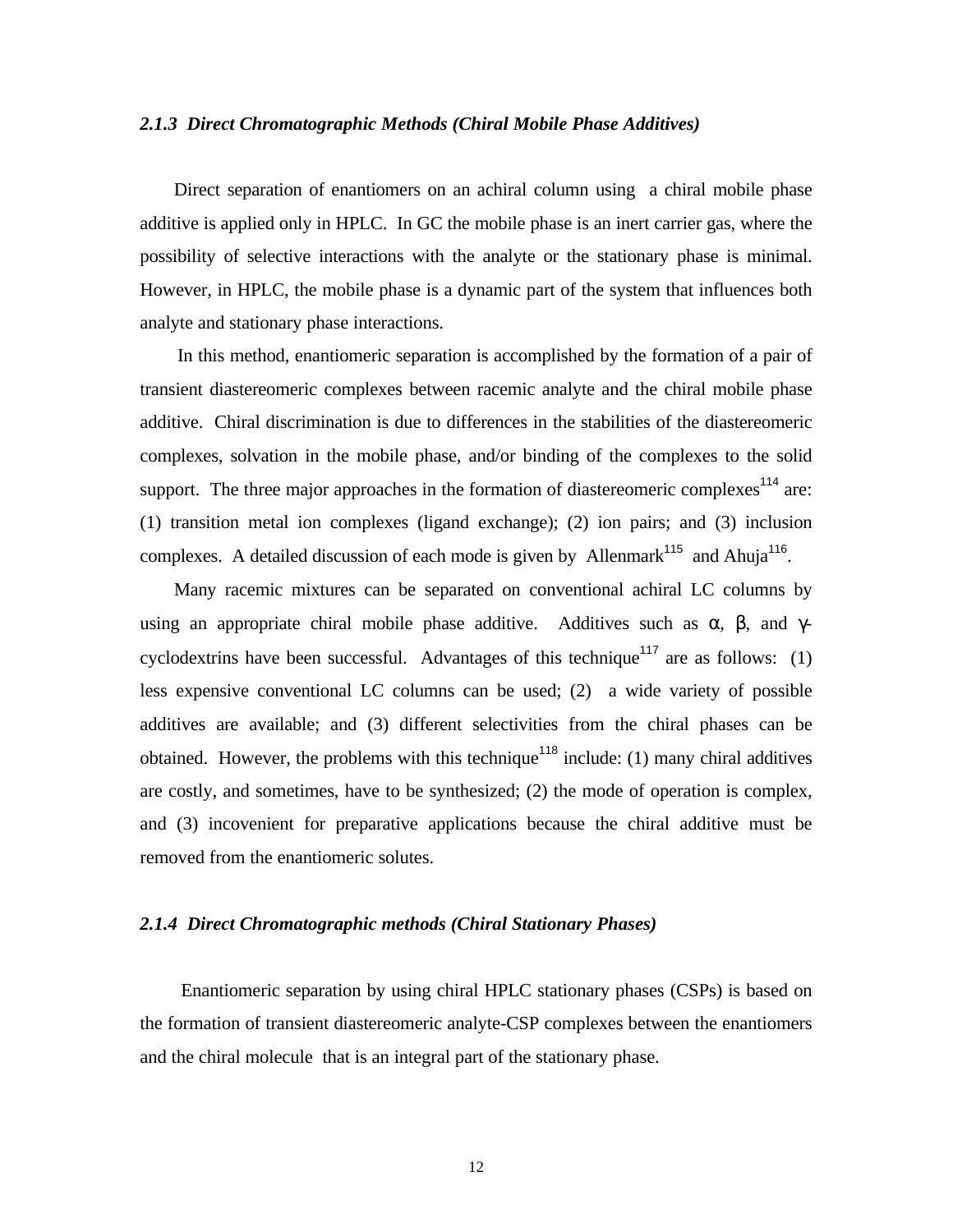At present, there are over a hundred CSPs for HPLC that are commercially available. According to Wainer<sup>119</sup>, there are five major classes of HPLC-CSPs based on the type of analyte-CSP complexes formed. The Type 1 or "Pirkle" phase forms analyte-CSP complexes by attractive-repulsive interactions, mainly by  $\pi$  electron donor-acceptor mechanisms. The Type 2, exemplified by derivatized cellulose, involves attractive interactions followed by inclusion into chiral cavities. The Type 3 CSPs, such as cyclodextrin and crown ethers, form inclusion complexes. In the Type 4 CSP, the analyte is a part of a diastereomeric metal complex (chiral ligand-exchange chromatography). The Type 5 CSP is a protein, e.g., bovine serum albumin, and the analyte-CSP complexes are based on the combination of hydrophobic and polar interactions. Table I shows some examples of commercially available CSPs and the mode of chromatographic analysis that can be carried out.

| Type           | Description                    | Examples                | Mode (modifiers)          |
|----------------|--------------------------------|-------------------------|---------------------------|
| $\mathbf{1}$   | Pirkle-type $(\pi$ -donor or   | DNB-phenylglycine,      | Normal phase (polar)      |
|                | $\pi$ -acceptors)              | DNB-leucine,            |                           |
|                |                                | naphthylalanine         |                           |
| $\overline{2}$ | <b>Attractive interactions</b> | Chiralcel OA, OB, OD,   | Normal phase (polar)      |
|                | followed by inclusion          | OF, OJ                  |                           |
|                | (derivatized cellulose)        |                         |                           |
|                |                                |                         |                           |
| 3              | Inclusion (cyclodextrins,      | Cyclobond I, II, III;   | Reversed phase (aqueous   |
|                | polyacrylates,                 | Chiralpak OP, OT;       | acetonitrile or methanol) |
|                | polyacrylamides, crown         | <b>Chiralcel CR</b>     |                           |
|                | ethers)                        |                         |                           |
| $\overline{4}$ | Ligand exchange                | Proline, hydroxyproline | Reversed phase (aqueous   |
|                |                                |                         | buffers)                  |
| 5              | Proteins                       | Albumin, glycoprotein   | Reversed phase (aqueous   |
|                |                                |                         | buffers)                  |

**Table I. Classification of Chiral Stationary Phases (CSPs)**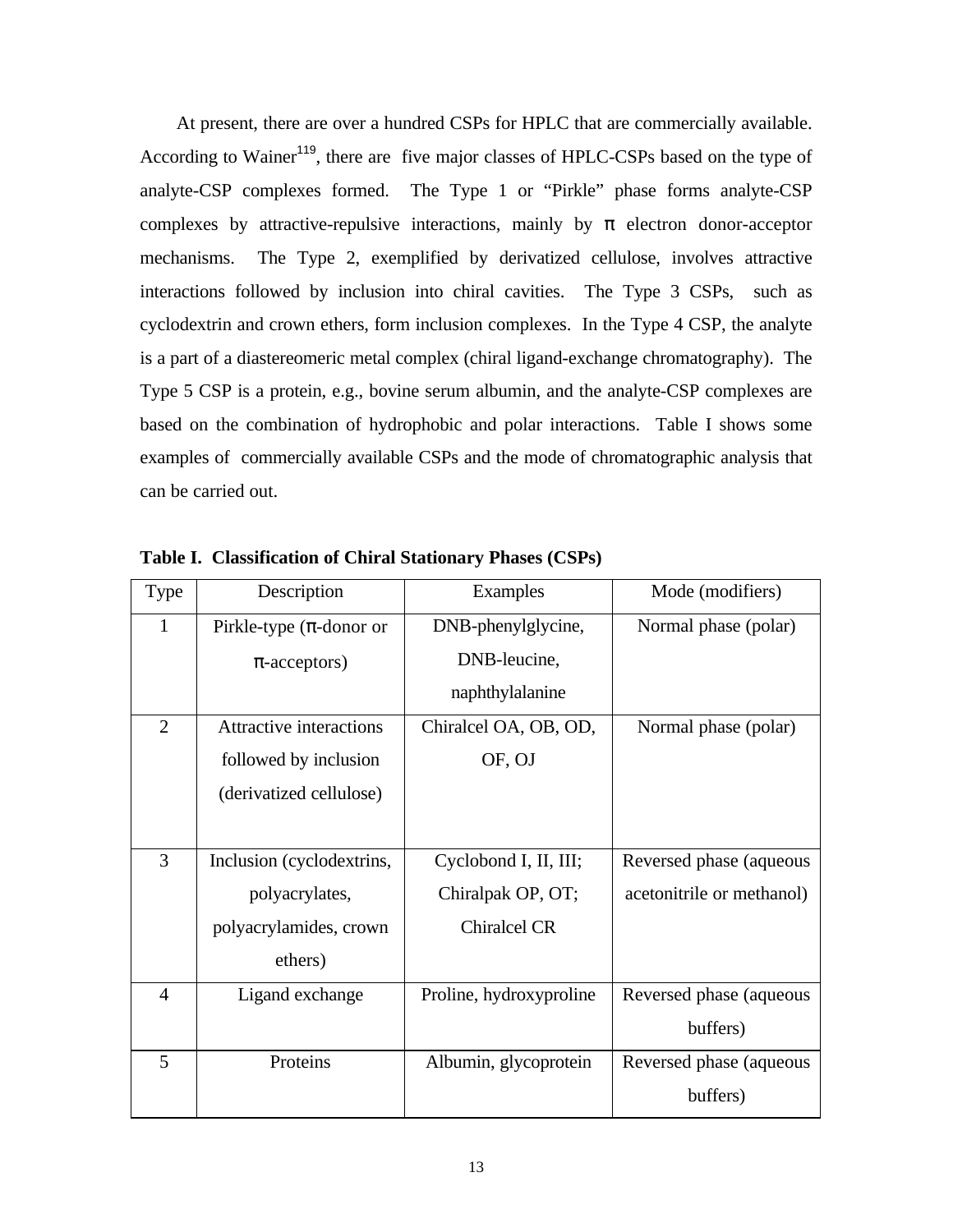## *Type 1 CSP: Pirkle Type and Related CSPs*

Pirkle's group<sup>120</sup> at the University of Illinois is generally acknowledged as the inventor of Type 1 CSP, although various CSPs of similar type have been developed by Japanese<sup>121-122</sup> and European<sup>123-126</sup> laboratories. They have advanced this area by developing amino acid derivatives containing  $\pi$ -acidic or  $\pi$ -basic aromatic group that are ionically or covalently linked to aminopropyl silica. Furthermore, Pirkle has done extensive mechanistic studies utilizing computer modelling of diastereomeric complex interaction and various homologous series studies to elucidate the chiral recognition mechanism of the CSP.

Enantiomeric separation is achieved by the following interactions: (1)  $\pi$ - $\pi$  interactions between the  $\pi$ -donor and  $\pi$ -acceptor aromatic rings of racemic analyte and CSP, and vice versa; (2) hydrogen bonding involving secondary amines and carbonyl groups on the CSP with acidic proton, hydroxyl, and amino groups on the analyte; (3) dipolar interactions as in dipole stacking; and (4) steric interactions arising from the bulky nonpolar groups attached near the chiral center of the CSP that provide conformational control. Figure 3 shows a Pirkle CSP of N-(3,5-dinitrobenzoyl)phenylglycine ionically or covalently bonded to a silica support.

 Type 1 CSPs can separate a wide spectrum of racemic compounds, such as alkyl and aryl carbinols, aryl substituted hydantoins, lactams, succinamides, phthalides, sulfoxides, sulfides, amides and imides. For racemic analytes having polar functional groups, e.g., amino, carboxyl, and hydroxyl, they have to be made less polar by derivatization because underivatized they interact too strongly with the CSP. Derivatization involves conversion of the amino group to amide, urea, or carbamate functionality; carboxyl conversion to ester, anilide, or amide; and hydroxyl conversion to ester and carbamate<sup>126</sup>. Recently, Pirkle<sup>127</sup> has developed a hybrid column with both  $\pi$ -acid (3,5-dinitrobenzoyl) and  $\pi$ -base (naphthyl) groups. It can resolve a variety of compounds, including underivatized carboxylic acids.

 The mobile phases used for Type 1 CSPs usually contains a nonpolar organic solvent with various amounts of polar modifier, e.g., hexane and 2-propanol.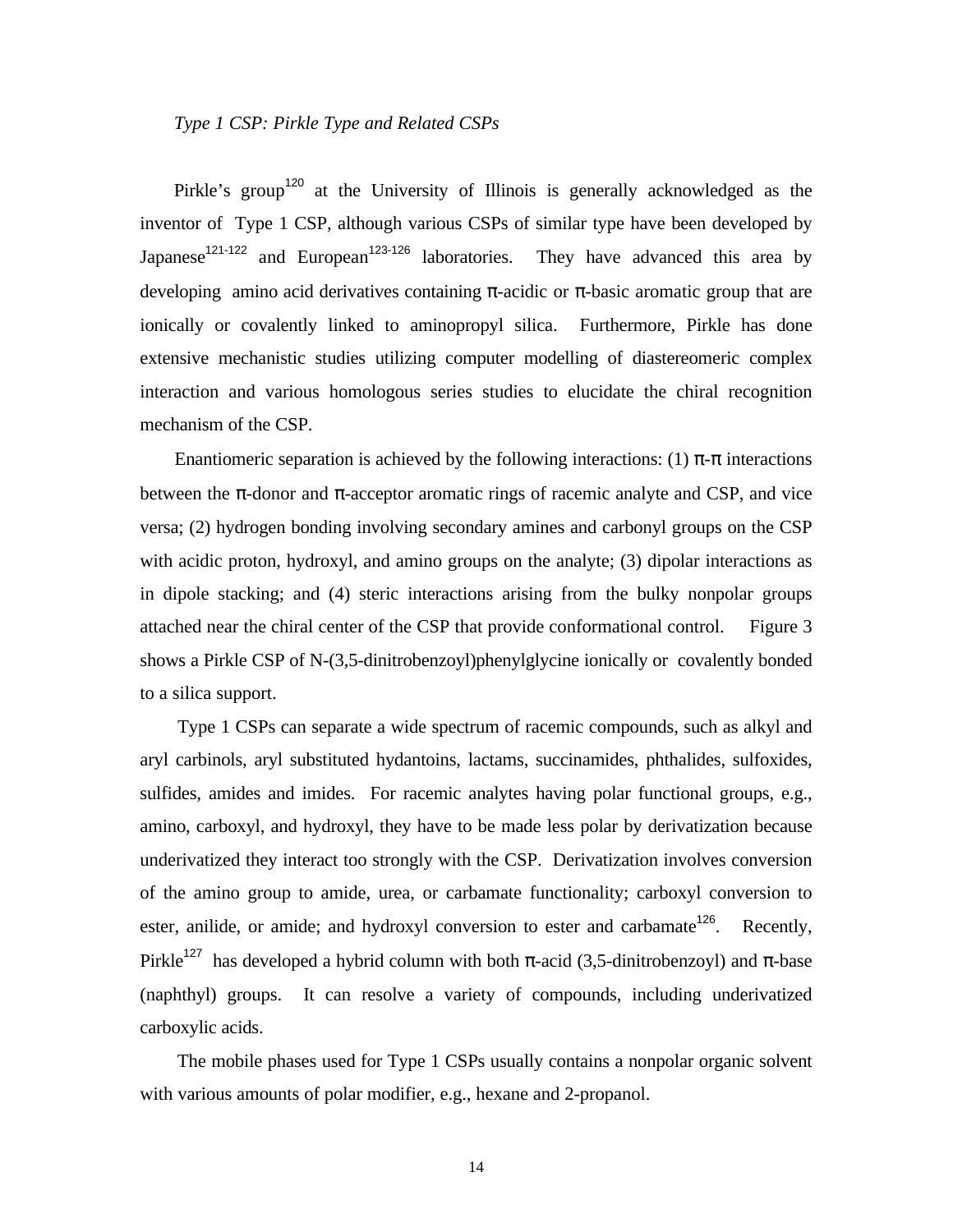

Figure 3. Type 1 CSP: Pirkle N-(3,5-dinitrobenzoyl)phenylglycine (a) ionically or (b) covalently bonded to a aminopropylsilica.

## *Type 2 CSPs: Derivatized Cellulose and Related CSPs*

 Cellulose is a crystalline polymer composed of a linear poly-β-D-1,4-glucoside. Energy calculations support a helical structure in which each glucose residue lies near the helical axis but is twisted relative to the previous one<sup>128</sup>. At the supramolecular level, cellulose contains ribbonlike polymer chains that are held together by intramolecular and intermolecular hydrogen bonds that results in the formation of sheets; the sheets then stack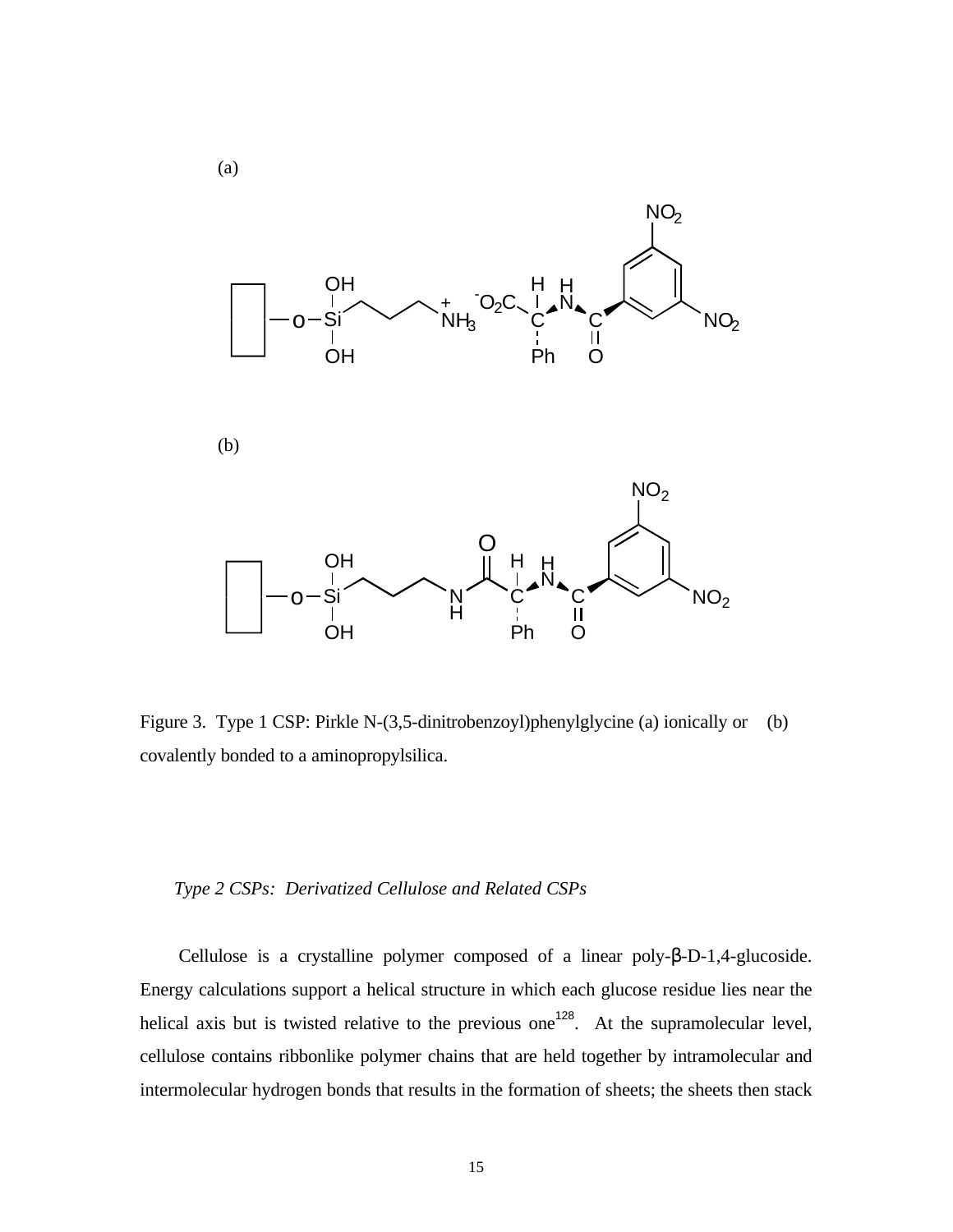vertically and are staggered 1/2 a glucose unit (Fig. 4). Thus, chiral cavities are created between sheets, further imparting chiral character<sup>129</sup>. Unmodified cellulose was reported to resolve amino acids and derivatives<sup>130-131</sup>, diaminocarboxylic acids<sup>132</sup>, synthetic alkaloids $^{133}$ , and cathecins $^{134}$ .

 Although crystalline cellulose shows chiral recognition, it does not make practical CSPs<sup>135</sup>. Poor resolution and broad peaks are obtained due to slow mass transfer and slow diffusion through the polymer network. The highly polar hydroxyl groups



Figure 4. Structural diagram of unmodified cellulose showing the  $β-(1,4)$  linkage of Dglucose residues and intramolecular and intermolecular hydrogen bonding resulting in fomation of sheets. (From ref. 129)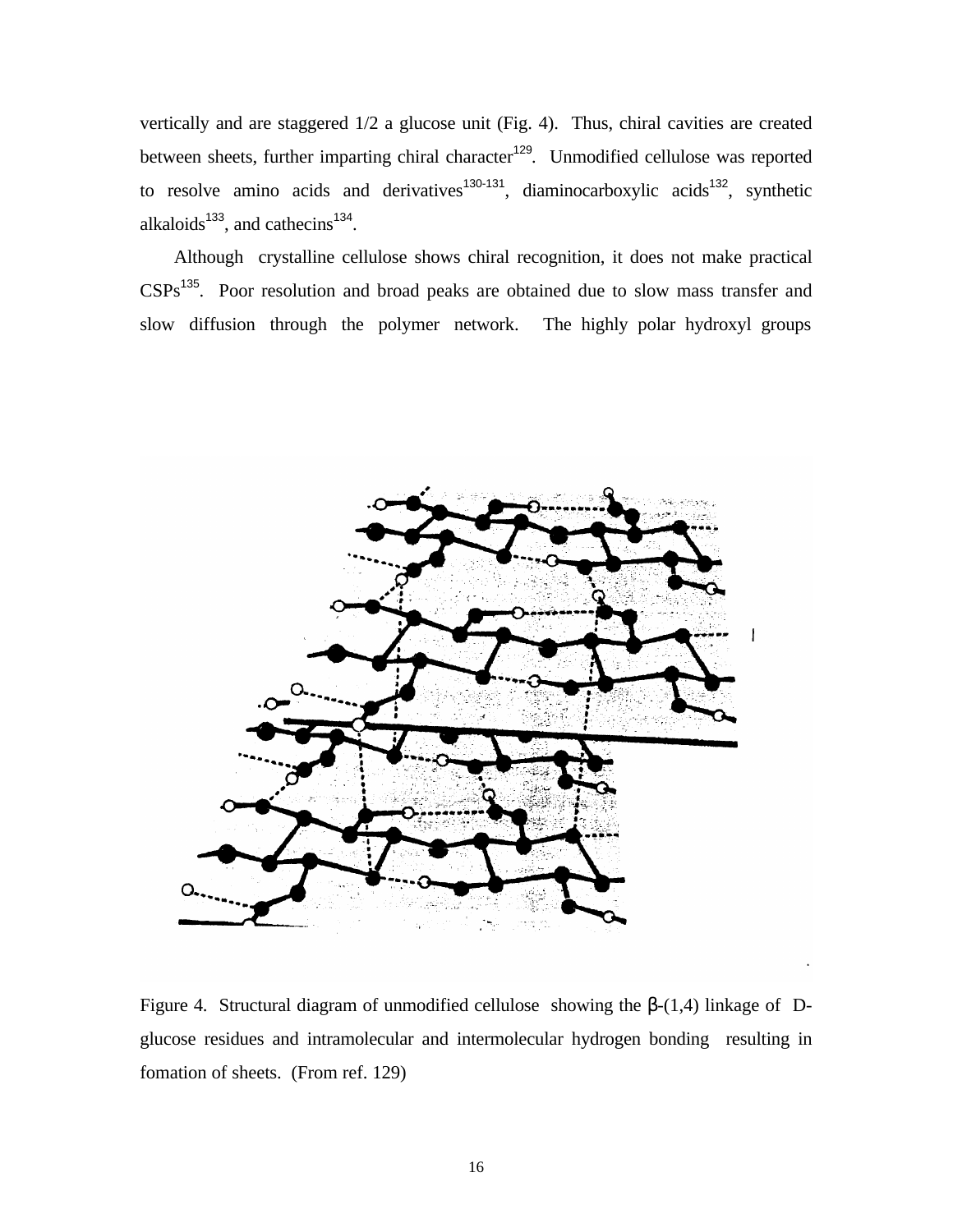characteristic of cellulose often lead to nonstereoselective binding between the analyte and cellulose. In addition, cellulose is unable to withstand normal HPLC pressures. Derivatization of cellulose brings about practically useful CSPs with high chiral recognition mechanisms that can separate a wide range of racemic compounds. Okamoto *et al*. developed the first commercially successful series of cellulose triacetates initially coated<sup>136</sup> and later bonded<sup>137</sup> to a silica gel support. The other Type 2 CSPs that are commercially available from the Daicel Chemical Industries have been developed by Okamoto<sup>138</sup> and co-workers. A list of commercially available Type 2 CSPs is given in Table II.

The derivatized cellulose CSPs have been studied extensively<sup>140-143</sup>. However, it was Wainer *et al.*<sup>144-145</sup> in 1986 who first concluded that the chiral recognition mechanism, which is generally accepted for most of the Type 2 CSPs, involves attractive interactions followed by the steric fit of the molecules into the chiral surface. That is, the analyte-CSP complexes are formed first by attractive interactions and chiral discrimination then takes place due to the steric fit of racemic analyte into the chiral cavity. The attractive interactions include hydrogen bonding, dipole-dipole, and  $\pi$ - $\pi$  interactions.

Some derivatized amyloses<sup>146</sup> (Table II) are also classified as Type 2 CSPs. They exhibit similar behavior in discriminating racemic analytes. Amylose is a natural polymer possessing the same constituents as cellulose but differing in the glycosidic linkage, in this case a helical  $\alpha$ -D-1,4-glucoside. The chiral recognition mechanism for the amylose CSPs, as concluded by Wainer *et al*. <sup>147</sup>, involves attractive interactions and steric fit of analytes into chiral cavities, but the latter is no longer critical for chiral discrimination. The chiral recognition mechanism is said to be conformationally driven. If the derivative group of an amylose CSP is the same as that of cellulose, the expected enantioseparating ability of two CSPs should be complementary<sup>148</sup>. Although amylose and cellulose have the same D-glucose constituents but they have different higher order structures due to difference in the glucose linkage. Fig. 2 shows the structure of the Type 2 CSPs used in this research, Chiralpak AD Chiralcel OD. Both CSPs have the same derivatized glucose constituents.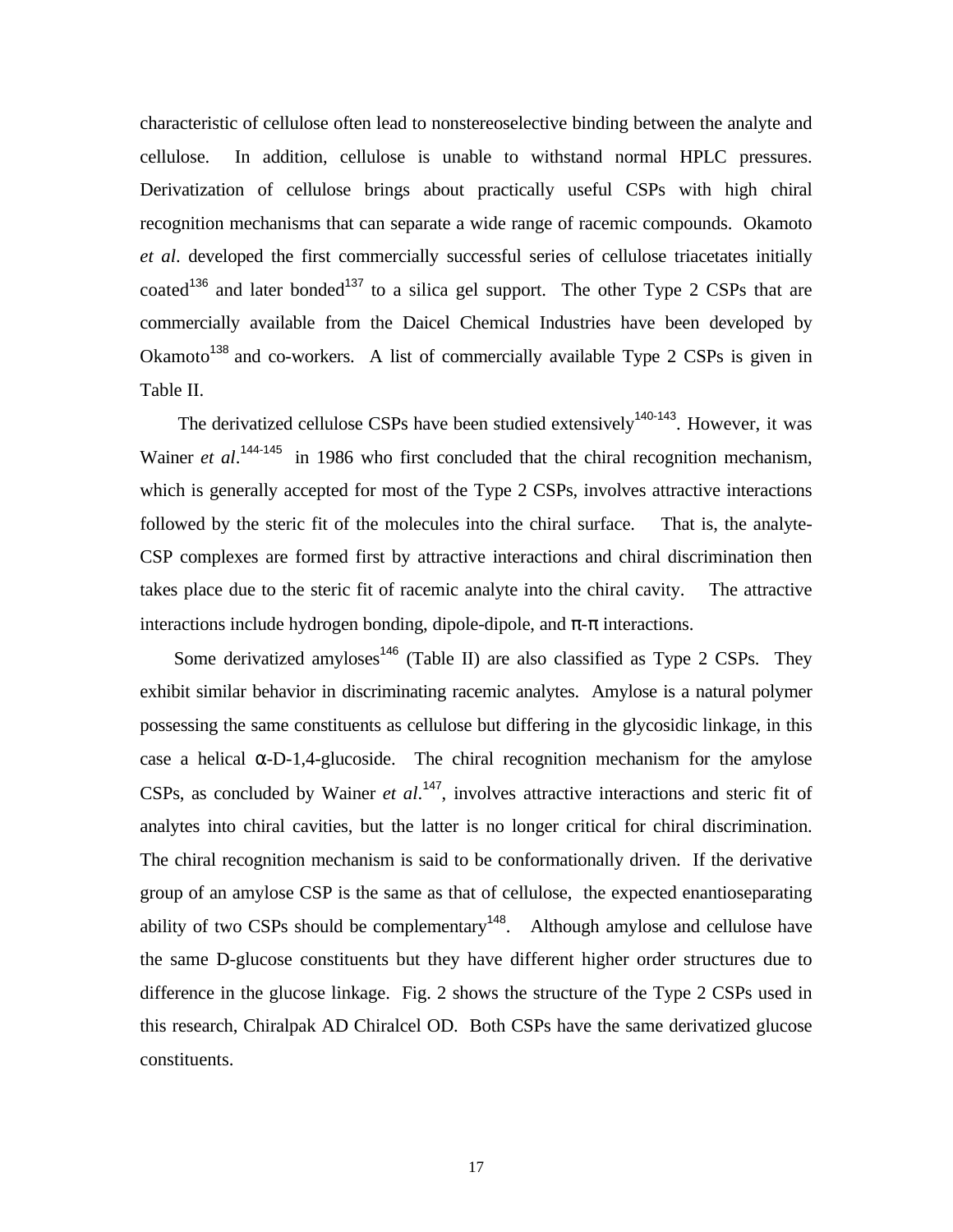| Polysaccharide Derivative                                                 | <b>Trade Name</b>              | Distributor |
|---------------------------------------------------------------------------|--------------------------------|-------------|
| Cellulose triacetate (coated on silica gel)                               | Chiralcel OA                   | Daicel      |
| Cellulose tribenzoate (coated on silica gel)                              | <b>Chiralcel OB</b>            | Daicel      |
| Cellulose trisphenylcarbamate (coated on<br>silica gel)                   | Chiralcel OC                   | Daicel      |
| Cellulose $tris(3,5$ -dimethylphenyl-<br>carbamate (coated on silica gel) | Chiralcel OD<br>Chiralcel OD-R | Daicel      |
| Cellulose tris(4-chlorophenylcarbamate)<br>(coated on silica gel)         | <b>Chiralcel OF</b>            | Daicel      |
| Cellulose tris(4-methylphenylcarbamate)<br>(coated on silica gel)         | <b>Chiralcel OG</b>            | Daicel      |
| Cellulose tris(4-metylbenzoate) (coated on<br>silica gel)                 | Chiralcel OJ                   | Daicel      |
| Cellulose tricinnamite (coated on silica<br>gel)                          | Chiralcel OK                   | Daicel      |
| Amylose tris(3,5-dimethylphenylcarba-<br>mate (coated on silica gel)      | Chiralpak AD                   | Daicel      |
| Amylose tris [(S)- phenylethylcarbamate)<br>(coated on silica gel)        | Chiralpak AS                   | Daicel      |

Table II. Commercially Available Type 2 Chiral Columns (After Okamoto, ref 139. )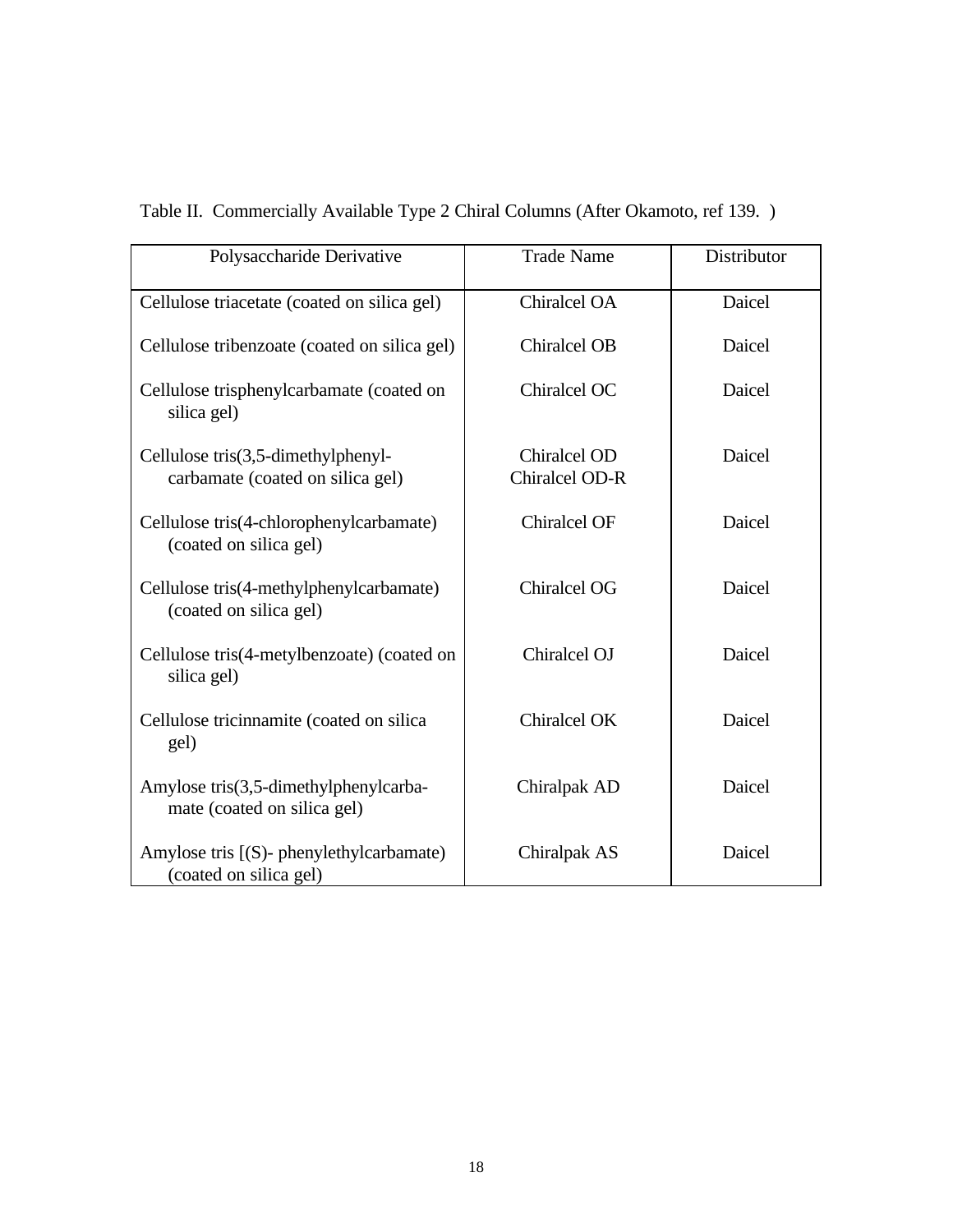Type 2 CSPs of derivatized cellulose and amylose developed by Daicel Chemical Industries, Japan, are reported to separate a wide range of racemic compounds. These include axially and planar asymmetric compounds, metal containing compounds, compounds possessing chiral sulfur or phosphorus atoms, hydrocarbons, halides, cyano compounds, ketones, amines and their derivatives, acids and their derivatives, alcohols and their derivatives, ethers and oligomers<sup>149</sup>. Most of the commercially available derivatized cellulose and amylose CSPs are adsorbed onto a macroporous silica gel support<sup>150</sup>. It is believed that the higher order structure of a Type 2 CSP greatly influences its enantioseparating ability.

## *Type 3 CSPs: Inclusion*

 Chiral separations based on inclusion are achieved through a mechanism by which the guest molecule is included into the cavity of a host molecule. The exterior of the host molecule generally possesses functional groups that act as steric barriers or interact with with the guest molecule in a fashion that induces enantioselectivity.

 The most often used CSP of this type is cyclodextrin bound to a silica support. Cyclodextrins<sup>151</sup> are cyclic oligomers with 6 ( $\alpha$ ), 7 ( $\beta$ ), or 8 ( $\gamma$ ) D-glucose units through  $\alpha$ -1,4-linkage that adopt a tapered cylindrical or toroidal shape (Fig. 5). The toroid has a maximum diameter ranging from 5.7 Å (α-cyclodextrin) to 9.5 Å (γ-cyclodextrin) with a depth of about 7 Å. The interior of the toroid is hydroxyl free and hydrophobic which favors enantioseparation of partially nonpolar compounds via selective inclusion. Since inclusion is critical for chiral discrimination,  $\alpha$ -cyclodextrin is suitable for small racemic molecules and γ-cyclodextrin CSP is better for big molecules. Since cyclodextrin as a whole is hydrophilic, aqeuous mobile phases are used. Derivatized cyclodextrins<sup>152</sup> have also been developed to vary the enantioseparating ability.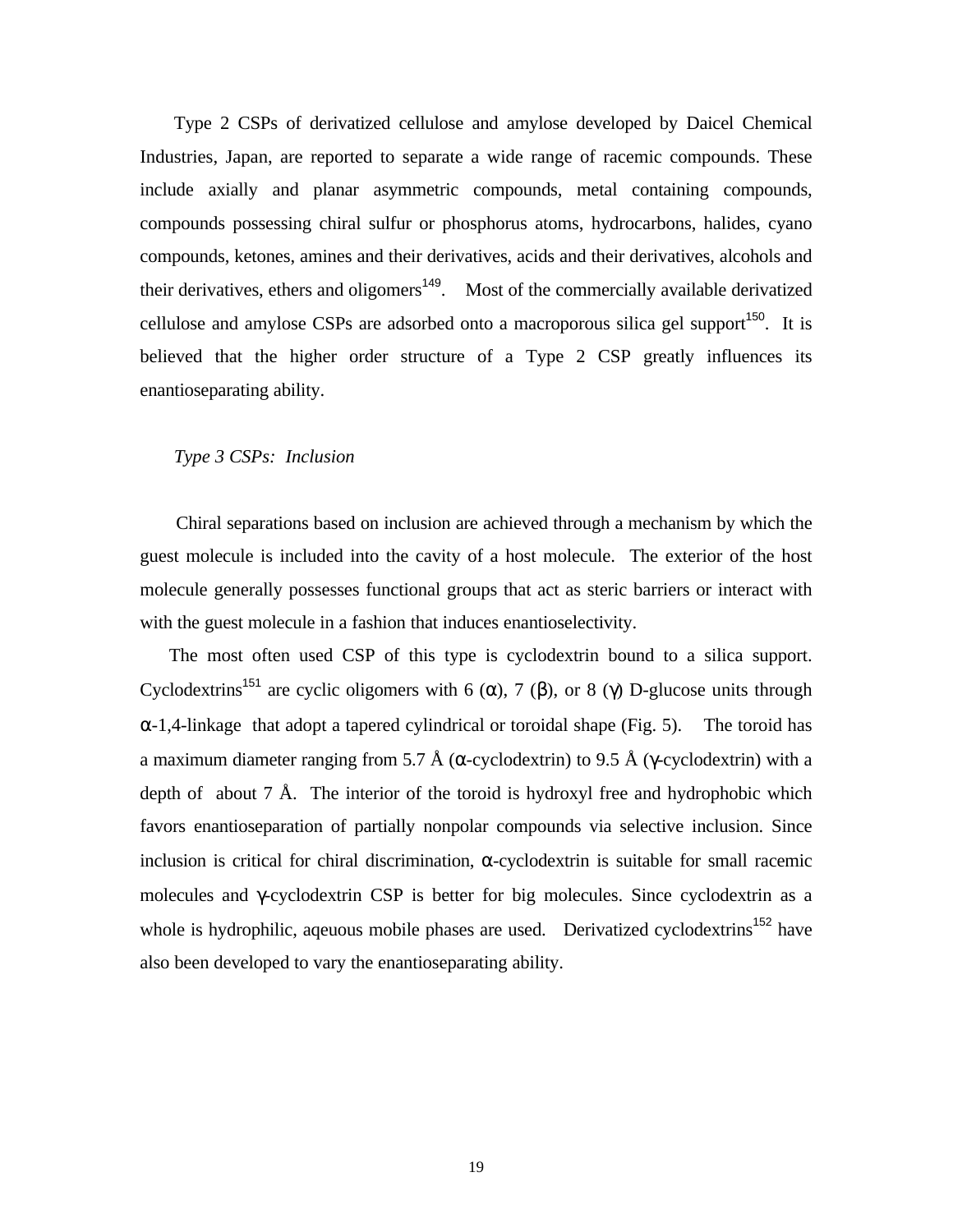

Figure 5. Type 2 CSP: (a) Structural diagram of β-cycldextrin and two of the glucose residues that illustrate the details of the  $\alpha$ -(1,4) glycosidic linkage and (b) the schematic diagram of cyclodextrin bonded to a silica gel support forming an inclusion complex with a chiral molecule. (From ref. 151)

.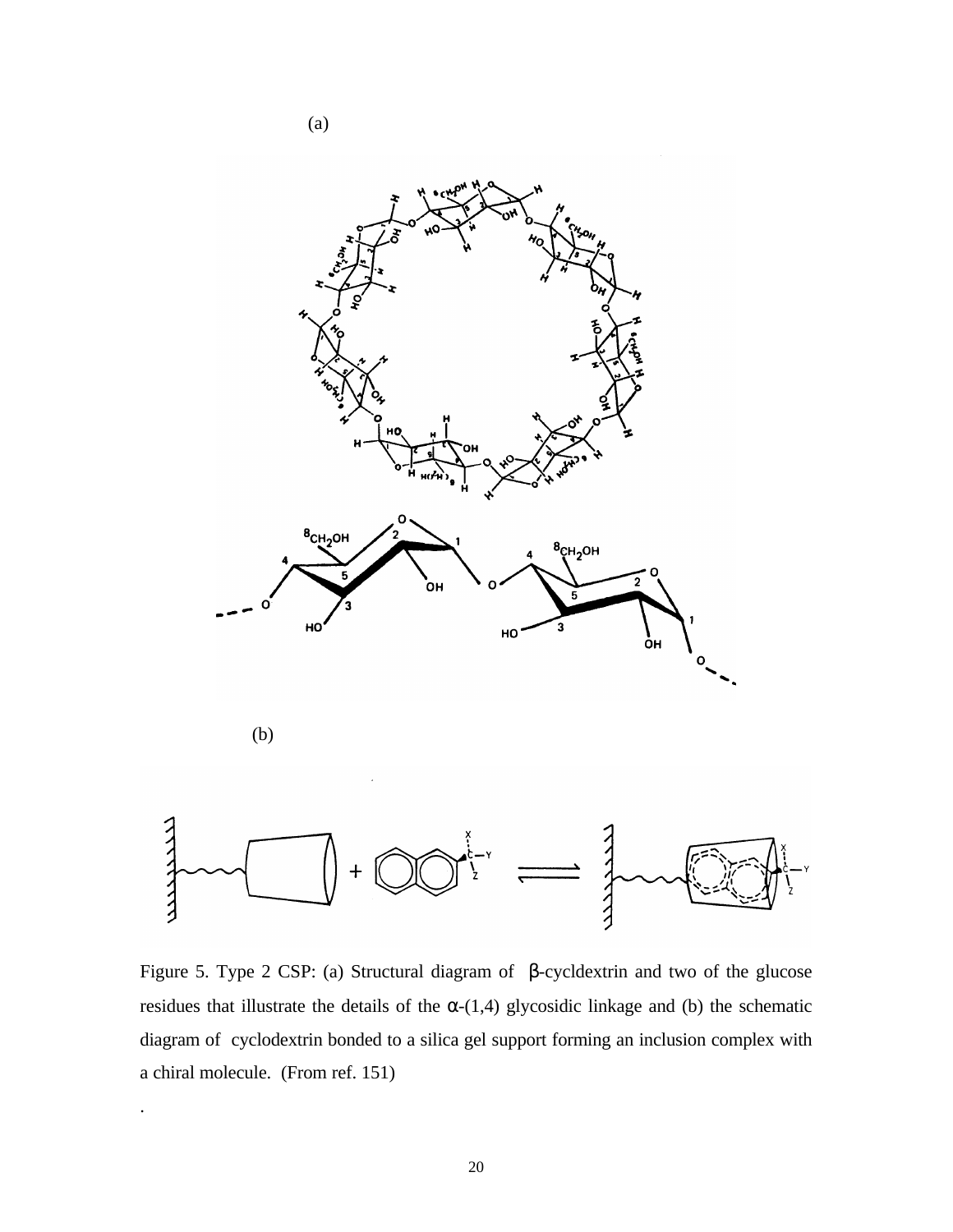Armstrong<sup>153-154</sup> has studied extensively the cyclodextrins and popularized them as both CSPs and mobile phase additives. Cyclodextrins possess excellent selectivities for a wide range of racemic compounds: amines, alcohols, carboxylic acids,epoxides, and others. At present, cyclodextrin is most often used for chiral separation as a chiral stationary phase in both GC and LC, and as mobile phase additives in LC, GC, and CE.

 Crown ethers are classified as Type 3 CSPs. Unlike cyclodextrin, the host-guest interaction within the chiral cavity is hydrophilic in nature. Crown ethers are heteroatomic macrocycles with repeating units of  $(-X-C<sub>2</sub>H<sub>4</sub>)$  where X, the heteroatom, is commonly oxygen but may also be a sulfur or nitrogen atom. Crown ethers<sup>155</sup>, especially 18-crown-6 ethers, can complex inorganic cations and alkylammonium compounds. This inclusion interaction is based mainly on hydrogen bonding between the hydrogens of the ammonium group and the heteroatom of the crown ether. Additional electrostatic interaction occurs between the nitrogen and the crown ether's oxygen lone pair electrons. Crown ether CSPs are made up of crown ethers covalently bonded to a silica gel or polystyrene matrix. It was Cram and co-workers<sup>156</sup> who first demonstrated the enantioseparating ability of crown ether for a number of amino esters and amino acids. Shinbo *et al*. <sup>157</sup> found that chiral separations can also be performed on a reversed phase column that was dynamically coated with a crown ether. This crown ether has been utilized in a commercially available column, Crownpak CR (Daicel Chemical Industries, Japan) and has been used to separate a large number of amines, amino alcohols, amino acids, and amino esters.

 Other Type 3 CSPs are made up polyacrylates and polyacrylamides as the chiral selectors.

# *Type 4 CSPs: Ligand Exchange*

 As early as 1968, the ligand exchange technique first offered a complete and reliable separation of enantiomers of amino acids and some chiral compounds that form complexes with metal cations.

Ligand exchange chromatography  $(LEC)^{158}$  involves the formation of a reversible coordination complexes between a bidentate analyte, a divalent metal ion, and a chiral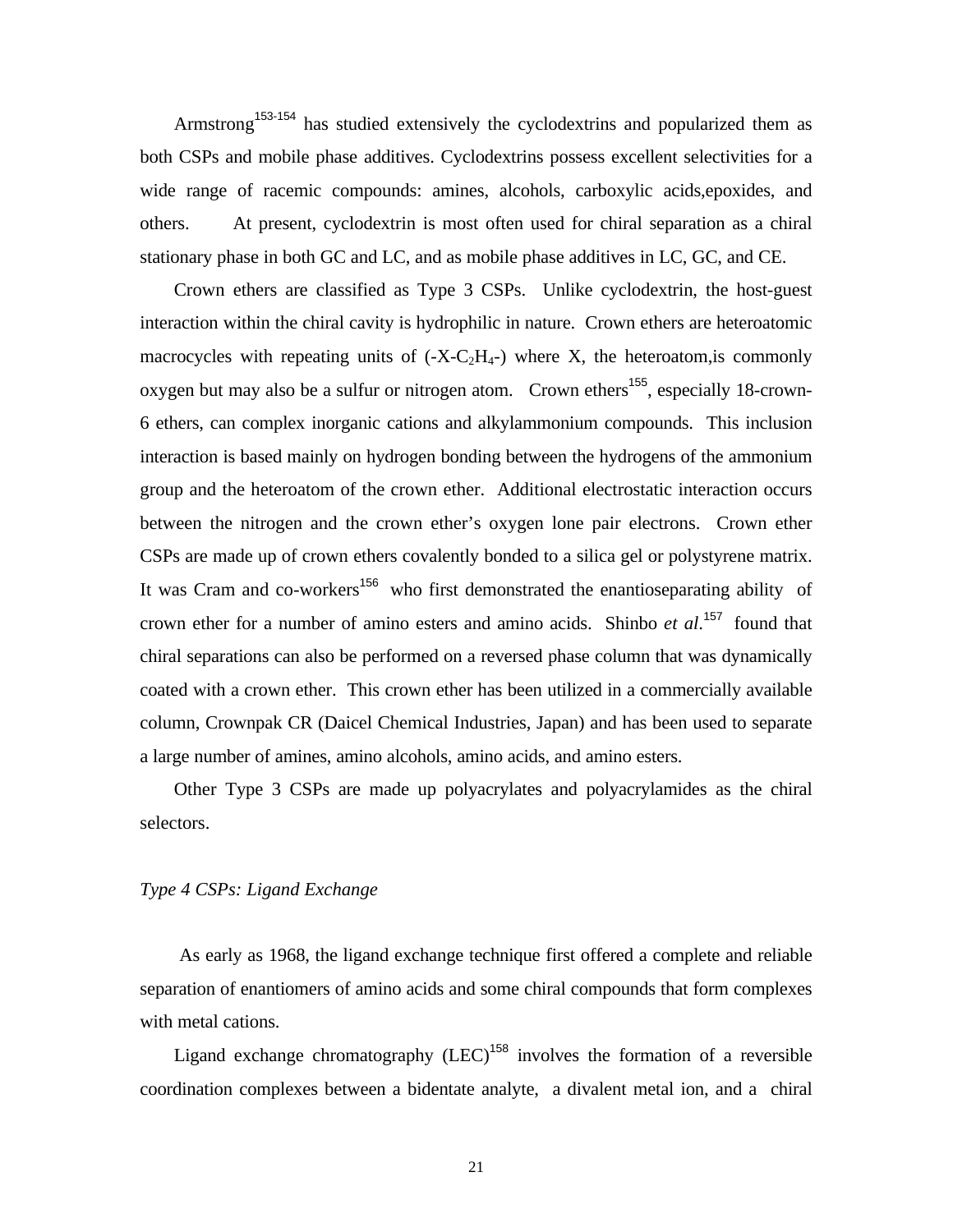ligand immobilized in the stationary phase. The metal ion is a transition metal, usually  $Cu^{+2}$ , and the chiral ligand is an amino acid, e.g., proline. The stability of such complexes is highly dependent on the transition metal used:  $Cu^{2}$  complexes are generally the most stable and are preferred in LEC applications. Factors affecting selectivity and efficiency of the enantioseparations include the pH, ionic strength, and column temperature. Ligandexchange chromatography was first reported by Davankov's group<sup>159-160</sup> in Moscow in 1971. They used immobilized L-proline residues on styrene-divinyl benzene resins in the presence of  $Cu^{2}$  to separate racemic amino acids.

Gubitz *et al.*<sup>161</sup> in 1983 improved efficiencies of the original Type 4 CSP by using a silica gel, instead of the styrene-divinyl benzene packing material. Karger *et al*. 162-163 in 1983 further improved the efficiency and enantioselectivity of such packing by incorporating an inert n-butyl or n-decyl spacer chains between the ligand groups interacting with the metal atom and the silica support.

 Ligand exchange chromatography, however, is limited only to racemic analytes that act as a bidentate ligand for  $Cu^{2}$  or other comparable ions, e.g. amino acids. Alternatively derivatization is needed for the enantiomers to be separated.

## *Type 5 CSPs: Proteins*

 Proteins are polymers composed of chiral units (L-amino acids) and are known to bind small molecules. A protein can be immobilized on solid support by a variety of bonding chemistries; the choice of bonding chemistry affects the selectivity of the CSP obtained. In 1973, Stewart and Doherty<sup>164</sup> first reported the use of agarose-bonded bovine serum albumin (BSA) for chiral resolution of racemate amino acids. This was followed by the devolopment of other protein CSPs. Allenmark *et al*.<sup>165</sup> in 1982 reported agarose-bonded BSA, and Hermansson<sup>166</sup> in 1983, a silica bonded  $\alpha$ 1-acid glycoprotein. Other protein CSPs are ovomucoid<sup>167</sup>, human serum albumin<sup>168</sup>, avidin<sup>169</sup>, and cellobiohydrolase<sup>170</sup>.

 The retention mechanism for Type 5 CSPs is most likely based on hydrogen bonding, ionic interactions, or other interactions<sup>171</sup>. The mobile phases are generally aqueous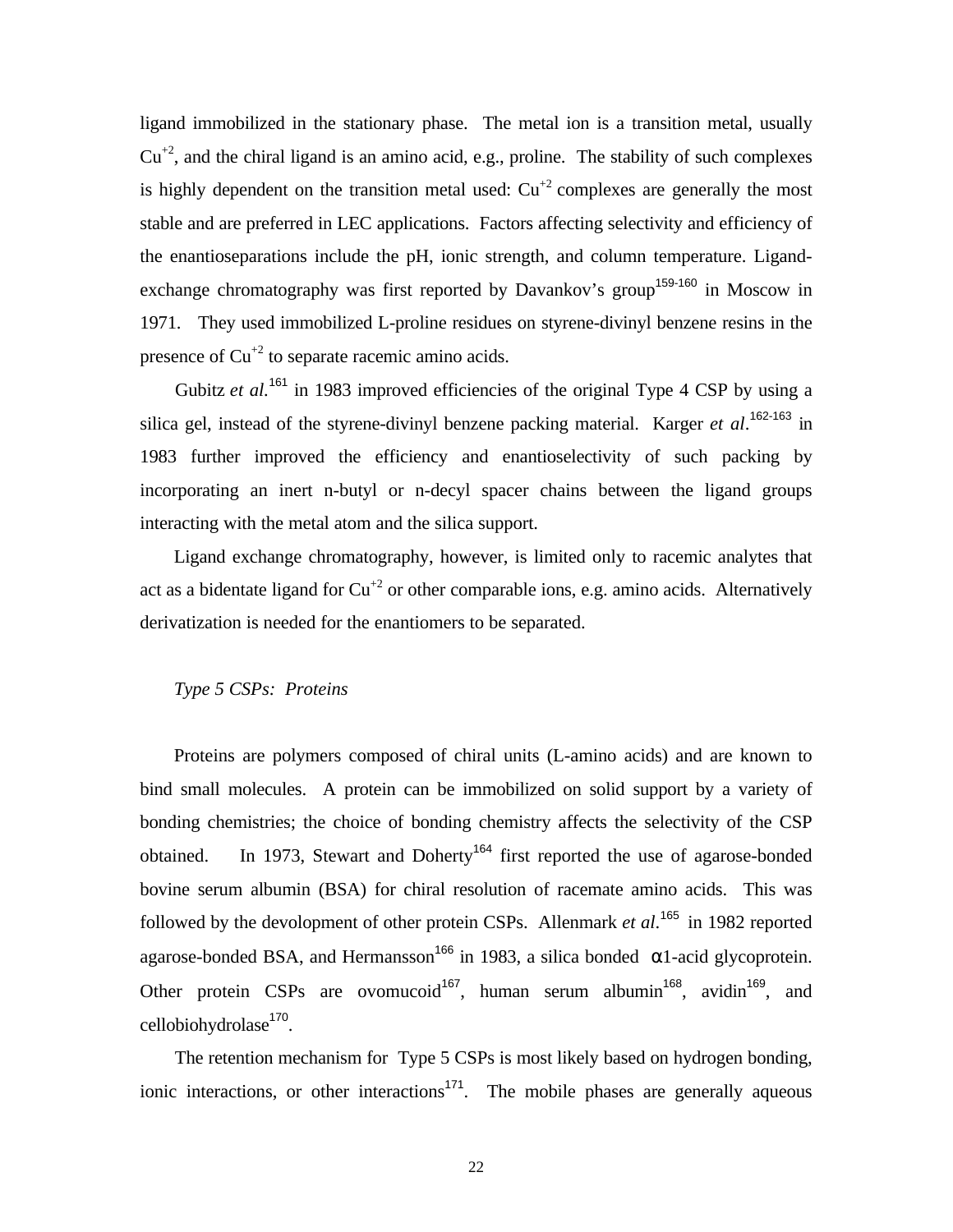buffers that are used in limited pH ranges with organic modifiers. Retention and stereoselectivity can be manipulated by varying the mobile phase composition, pH, and column temperature. Although the capacity of protein column is limited, they offer a broad range of applicability. The Type 5 CSPs are used to separate neutral, cationic, and anionic racemic species.<sup>172</sup>

## **2.2 Temperature Dependence of Chiral Separation**

 Variation of column temperature has an effect on retention and enantioselectivity of chiral analytes on a CSP. For example, an increase in temperature generally decreases the retention of analytes due, on a molecular level, to their lower affinity with the stationary phase and therefore their faster migration through the chromatographic column. However, the enantioselectivity may either increase or decrease depending on the type of interaction mechanism. Thus, a change in temperature can be used to optimize enantioseparation. From the retention behavior and measurements of thermodynamic parameters - enthalpy, entropy, and Gibbs free energy of association between the enantiomers and CSP, and enthalpy-entropy compensation analysis<sup>173</sup> some information on the mechanism for enantioseparation can be obtained.

 The temperature studies in Chiral HPLC utilized the methods developed for reversed phase HPLC and are sufficiently noteworthy to be reviewed here.

In 1978, Melander, Campbell and Horvath<sup> $174$ </sup> used the enthalpy-entropy compensation method to conclude that the same retention mechanism was operating for the separation of a homologous series of analytes on the different hydrocarbonaceous (reversed phase) stationary phases at varying mobile phase compositions and temperature conditions. These authors used the retention data collected at the different chromatographic conditions and plotted the natural logarithm of capacity factors (another expression for retention) against the reciprocal of absolute temperature (van't Hoff plots). From the slopes of van't Hoff plots, the enthalpy changes for the partitioning of analytes between stationary and mobile phases were measured. A compensation plot (natural logarithm of capacity factors against the measured enthalpies) was then constructed and it gave a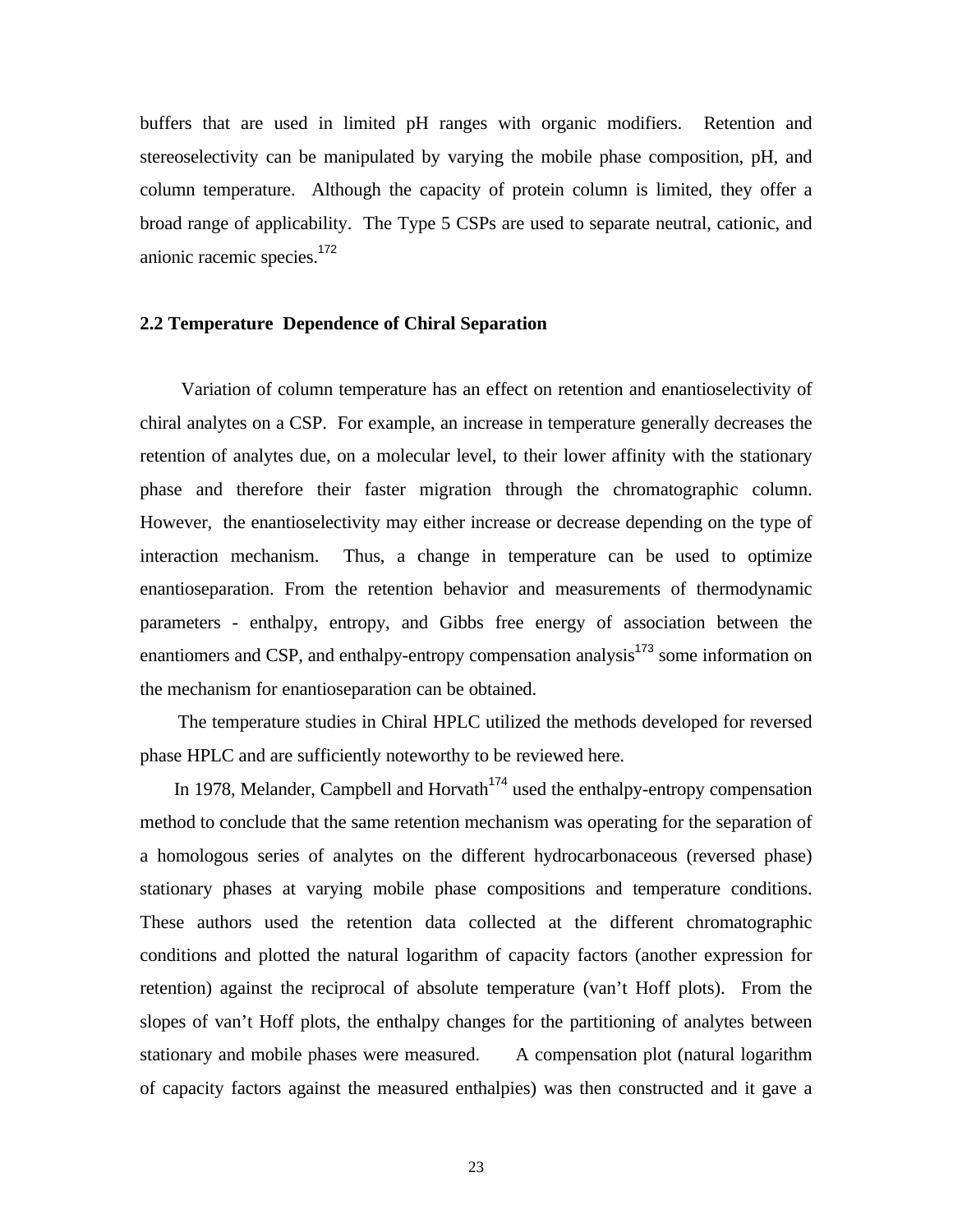linear plot suggesting that a single, partitioning mechanism existed for the interaction between analyte and the stationary phase.

Mathematically, the relationship for enthalpy-entropy compensation is given by

$$
\Delta H^{\circ} = \beta \Delta S^{\circ} + \Delta G^{\circ}{}_{\beta} \tag{2.2a}
$$

where Δ**G**°β is the Gibbs free energy change at the compensation temperature β and Δ**H**° and Δ**S**° are the standard enthalpy and entropy changes, respectively. From the above equation, the Gibbs free energy change is independent of temperature, since changes in enthalpy are compensated by entropy. A detailed discussion of the theory of enthalpyentropy compensation method is given in Chapter III.

In 1986, Hancock *et al.*<sup>175</sup> utilized column temperature data for the studies of protein and peptide separations by reversed phase HPLC. The authors noted that, in contrast to many biochemical systems in which an increase in temperature results in increased interaction, in the separation of peptides an increase in temperature decreased the retention. Furthermore, the separation of insulin proved to be entropy controlled, and the separation of a lipid-binding peptide was enthalpy driven.

These conclusions were inferred by means of van't Hoff plots<sup>176</sup> obtained from

$$
\ln k = -\Delta H^{\circ} / RT + \Delta S^{\circ} / R + \ln \varphi \tag{2.2b}
$$

where  $k$ , is the retention factor (another expression for retention);  $\varphi$  is the volume ratio of the stationary and mobile phases; **R** is the gas constant; **T** is the absolute temperature, and Δ**H**° and Δ**S**° are the enthalpy and entropy changes, respectively, when the analyte interacts with the stationary phase. If the measured value of Δ**H**° is greater than Δ**S**°, the separation is said to be enthalpy controlled. For enthalpy driven separations, lowering the temperature enhances separation. The reverse is true for an entropy driven separation that is characterized by a larger Δ**S**° value than Δ**H**°. A detailed discussion of this theory is given in Chapter III.

Cole and Dorsey<sup>177</sup> in 1992 utilized van't Hoff plots and the measured enthalpy and entropy parameters to study the retention mechanism in reversed phase HPLC. In their study, the entropy contribution increased proportionally to the enthalpy contributions when the bonding density of the sorbent surface was increased. The authors concluded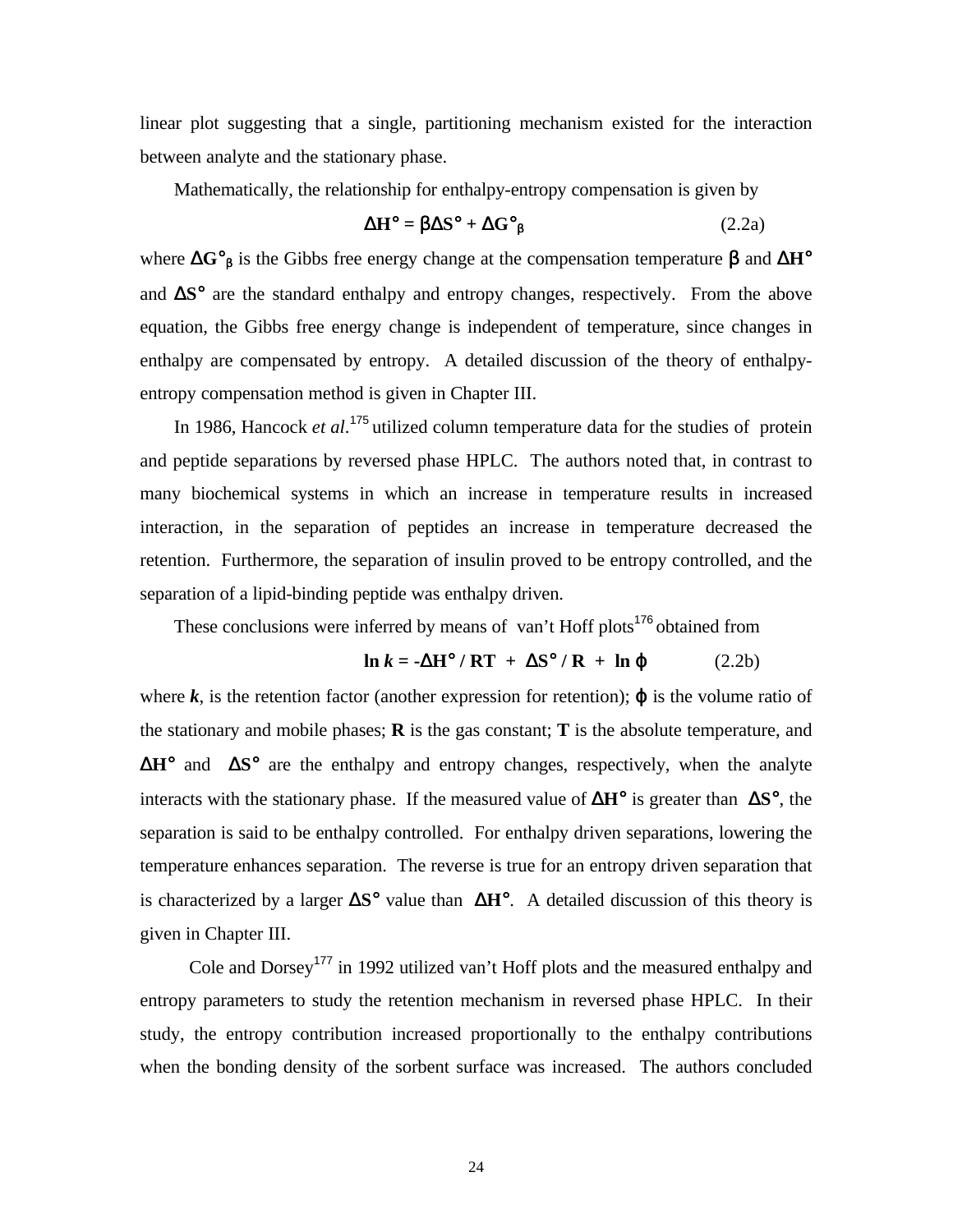that partitioning, rather than adsorption, must be the "relevant model of retention" for the analytes on a reversed phase stationary phase.

 Although the above studies are for the separation of achiral compounds on achiral stationary phases, they are discussed because of the use of temperature and vant Hoff plots to help understand the retention mechanism involved. Similar experiments have been used in this research to investigate the chiral recognition mechanisms for the CSPs used in this research.

 One of the first studies to utilize temperature for the optimization of chiral separation was by Feitsma *et al.*<sup>178</sup> in 1985. The enantioseparation of aromatic carboxylic acids on βcyclodextrin was improved by raising the temperature to 55°C. At 25°C enantiomeric resolution of the acids was poor because the second eluting peak was broad and tailing. There was an overall increase in resolution from 1.6 to 1.65 when the temperature was 55°C. Although there was no explanation for the increase in resolution, it appears that the major effect may simply due to less adsorption at the higher temperature and reduced tailing.

In 1986, Mazzo *et al.*<sup>179</sup> optimized the chiral separation of an aromatic carboxylic acid, MK-286, an anti-hypertensive drug at 0°C. The CSP was a Pirkle-type covalent dinitrobenzoyl-L-phenylglycine using a mobile phase of methanol/aqueous buffer. The resolution was improved from 0.75 to 1.25 when the temperature was lowered form 25°C to  $0^{\circ}$ C. This is probably an enthalpy driven improvement, resulting from increased selective interactions, like hydrogen bonding.

Pescher et al.<sup>180</sup> in 1986 studied the temperature dependence, coupled with mobile phase effects, of the enantioseparation of tertiary phosphine oxides on a Pirkle-type dinitrobenzoylalanine CSP. The mobile phase was hexane/chloroform/ethanol (25/66.9/8.1). In this study the enantioselectivity was enhanced at lower temperature which compensated for the loss in efficiency due to the increase in the mobile phase viscosity (slower mass transfer). The enantioselectivity changed from 1.52 to 2.33 when the temperature was decreased from  $50^{\circ}$ C to  $-15^{\circ}$ C. The authors further noted that low temperatures are useful for separating extremely thermolabile compounds.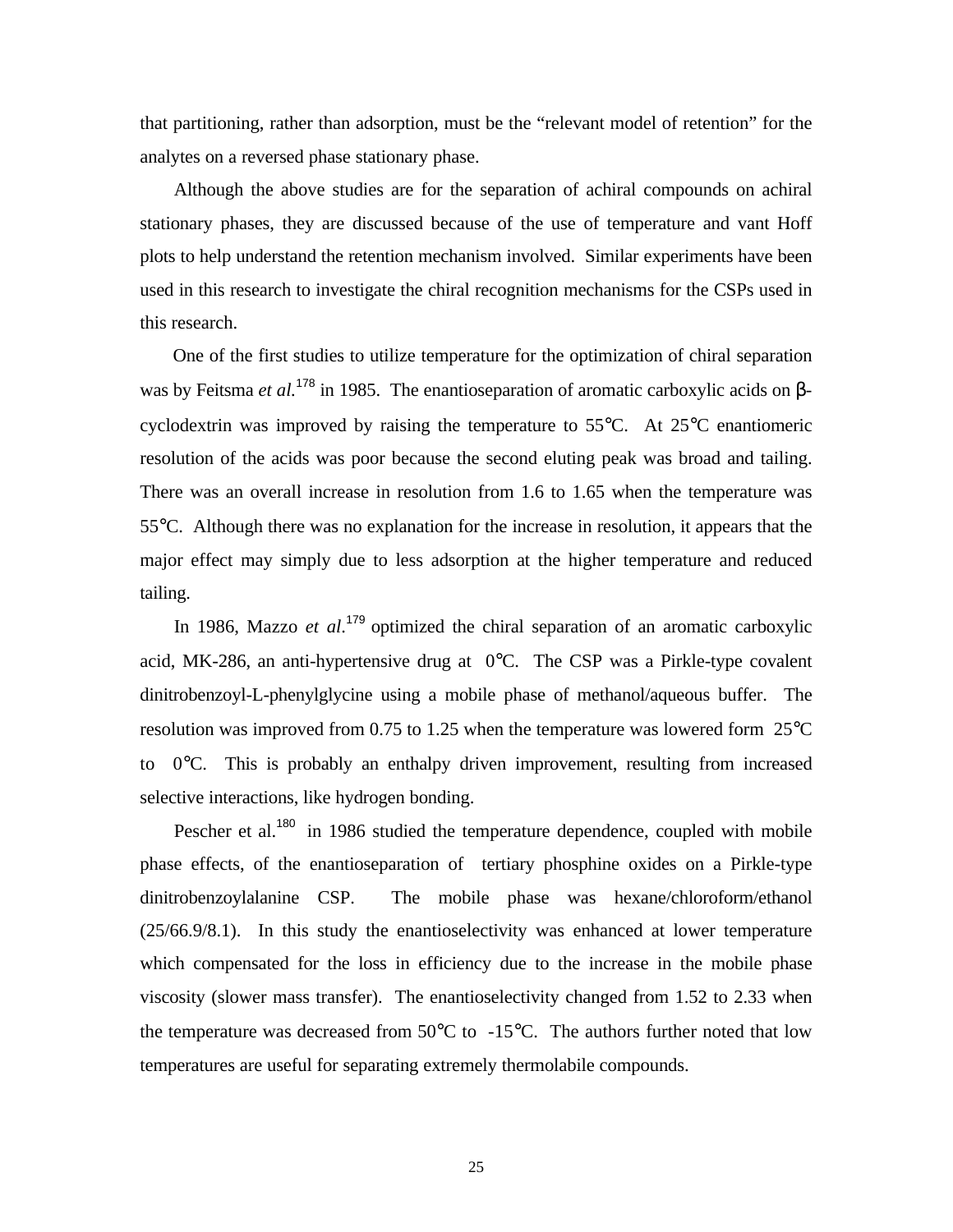An interesting temperature dependence study was reported by Weaner *et al.*<sup>181</sup> in 1988. The enantioseparation was for fatty acid esters and amide epoxides on a Pirkle-type CSPs using a hexane/2-propanol eluent system. Maximum resolution occured at different temperatures for the ester and amide enantiomers, with the overall profile of resolution versus temperature being an inverted parabola. For the ester, the maximum resolution was 1.6 between 0 and 5°C and for the amide, 1.7 at 38°C. Enantioselectivity of the ester decreased rapidly above 0°C, but for the amide it reached a peak at 10°C and stayed constant up to 40°C. These results were attributed to the weak analyte-CSP interaction for the ester, in contrast to the strong (probably hydrogen bonding) amide-CSP interaction.

From this study of Weaner *et al*.<sup>182</sup>, it is important to point out that: (a) enantioseparation on a CSP is dependent on the solute structure which defines the type and extent of interaction with the CSP; and (b) the nonlinearity dependence of enantioselectivity with temperature, i.e. showing a maxima, can be attributed to the degree of solute-CSP interaction.

Gilpin *et al.*<sup>183</sup> in 1991, reported a maxima in plots of ln *k* versus the absolute temperature (van't Hoff plots). In the study, D- and L-tryptophan were enantioseparated on a bovine serum albumin CSP, at varying temperatures and pH. The authors speculated that the initial increase in ln *k* with temperature, which is "thermodynamically inconsistent with a simple retention mechanism", may be due to either gross changes in protein surface orientation or induced conformational changes of the protein, which then provide an increased number of binding sites. It was concluded that the unusual curve and nonlinearity of the van't Hoff plots was due to a change of the retention mechanism.

Armstrong *et al.*<sup>184</sup> in 1992 utilized only temperature dependence and calculated thermodynamic parameters from van't Hoff plots and enthalpy-entropy compensation method to study the enantioselective retention mechanism of derivatized cyclodextrin GC CSPs. A homologous series of TFA derivatized amines, TFA derivatized diols, and alkyl esters of 2-bromobutyric acid were the probe molecules. Based on the results, the probe molecules were divided into two groups: (a) Group I compounds that gave a nonlinear compensation plot and a large enthalpy and entropy values, and (b) Group II compounds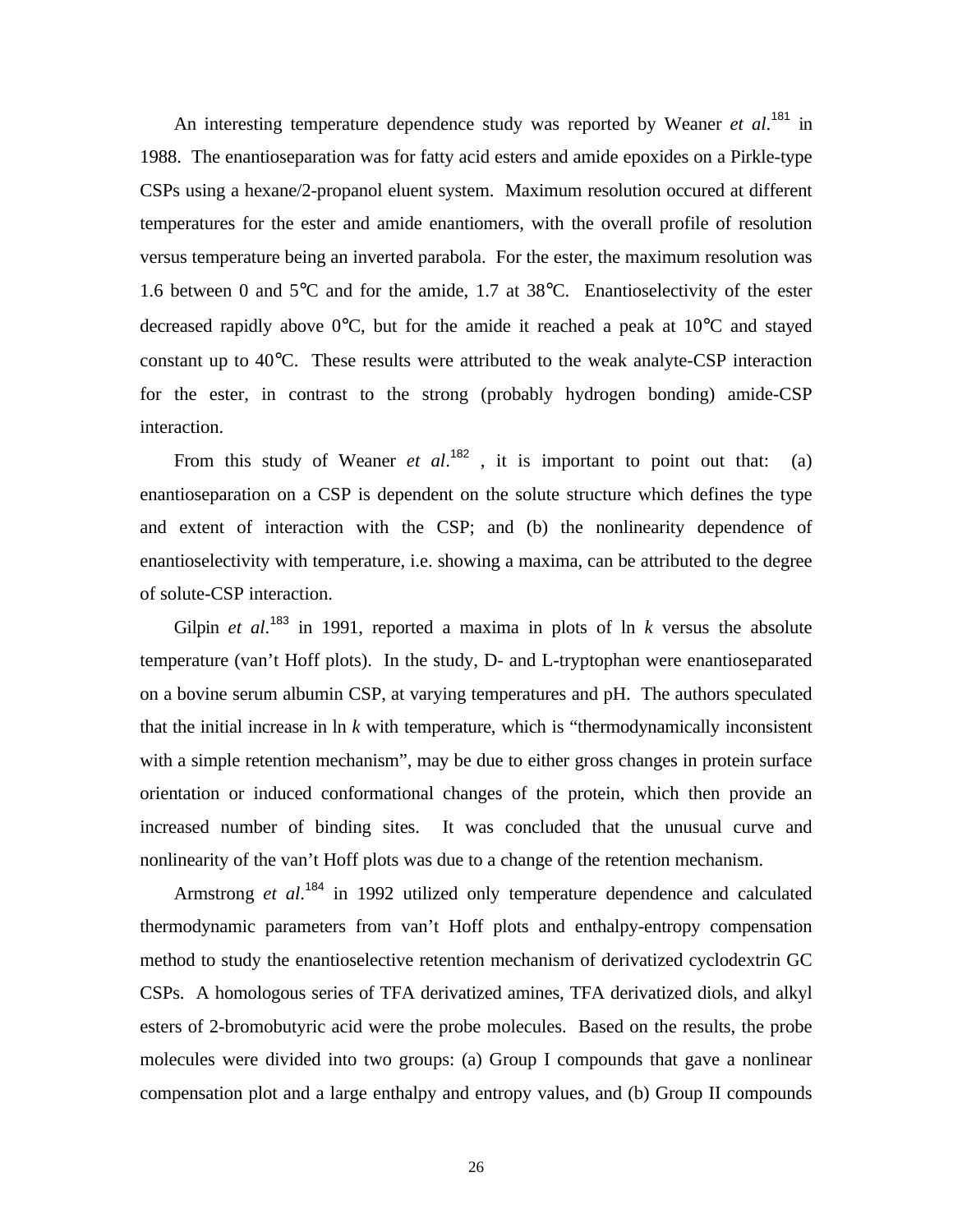that gave a linear compensation plot and lower enthalpy and entropy values. It was concluded that the Group I compounds were enantioseparated by an inclusion mechanism complex. On the other hand, the Group II compounds were resolved by external, multiple association with the cycodextrin (top, side, and / or bottom surfaces). The authors further noted that the enantioselective retention mechanism of some compounds may be temperature dependent, e.g., more inclusion at lower temperatures.

 The importance of Armstrong's work for the research on chiral recognition mechanism lies in the possibile similarity of multiple retention mechanism between cyclodextrin and the Type 2 CSPs, Chiralcel OD and Chiralpak AD. It was noted previously that the general recognition mechanism for the derivatized cellulose and amylose CSPs involves both attractive interactions and inclusion or steric fit into chiral cavities. If the attractive-repulsive interactions and inclusion mechanisms are competing, temperature studies may determine which is dominant, e.g., van't Hoff plots and measurements of thermodynamic parameters.

 There are additional reports on the use of column temperature to optimize HPLC chiral separations. For the Type 2 CSPs, Witte *et al.*<sup>185</sup> in 1992 reported the effect of temperature on the enantioseparation of different aminotetralins on cellulose tris(3,5 dimethylphenyl-carbamate), Chiralcel OD. The resolution of aminotetralins with πelectrons not directly bonded to the hydrogen bonding of the molecule was enhanced by lowering the temperature. This result was attributed to  $\pi$ - $\pi$  interactions that are more pronounced at lower temperatures. According to the authors, "the  $\pi$ - $\pi$  interaction is such a weak force that at higher temperatures the energy of the analyte and the CSP is so high that the  $\pi$ - $\pi$  interaction is easily disturbed". It was also noted that the aminotetralins which have either the primary or secondary amine group and possess a sufficiently short N-alkyl substituent showed a decrease on resolution at lower temperatures, but all other racemic amino aminotetralins showed an increase of resolution. This result was explained in terms of the hydrogen bonding interaction , which is a stronger force and less influenced by temperature.

Another temperature study that is worth mentioning is that of Cabrera *et al.*<sup>186</sup> in 1994. Oxazepam and prominal were enantioseparated on a chemically bonded β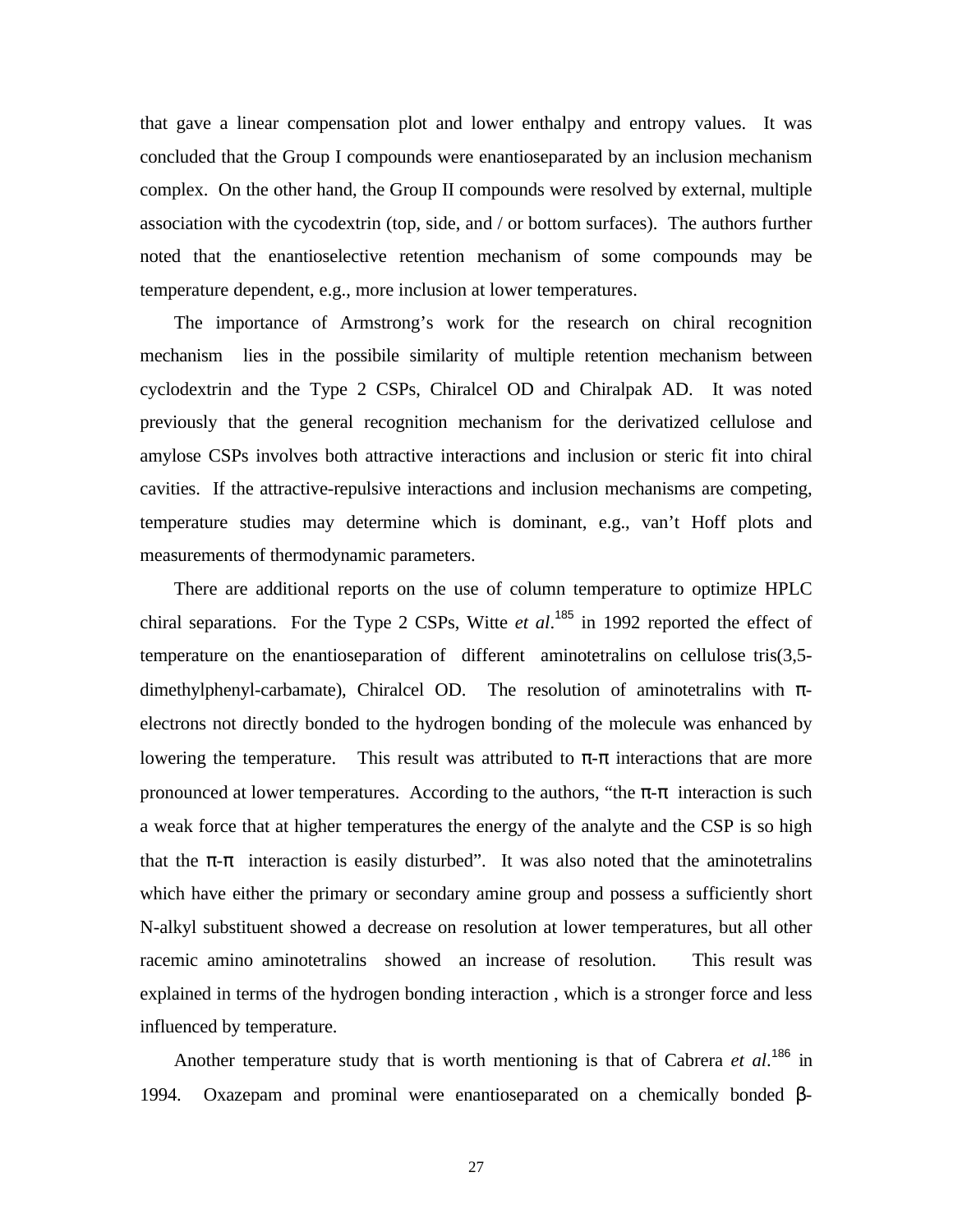cyclodextrin , LiChroCART Chiradex, using a reversed phase eluent. A decrease in temperature caused an increase in the retention of both analytes, but the enantioselectivity for the former was increased and of the latter was decreased. These results were explained in terms of thermodynamic parameters that control the enantioseparation. Oxazepam which favored the low temperature was said to be an enthalpy controlled enantioseparation. Prominal, on the other hand, that favored a high temperature for the enantioseparation was said to be entropy driven.

In addition, Smith, Taylor, and Wilkins<sup>187</sup> in 1995 reported the chiral separations of a series of related compounds within a series of potassium channel activator analogues at different temperatures. The CSP was cellulose tris(3,5-dimethylphenylcarbamate), Chiralcel OD, and the mobile phase was a mixture of hexane and 2-propanol. By thermodynamic measurements, the analog that showed better enantioseparation at low temperature was enthalpy controlled. This result was attributed to a hydrogen bonding phenomenon that is important in the chiral discrimination. For the other analog that favored the high temperature, its enantioseparation was said to be entropy controlled. The authors concluded that the  $\pi$ - $\pi$  interactions were important in the chiral recognition process.

Lastly, Booth and Wainer<sup>188</sup> in 1996 investigated the retention mechanism of the amylose tris(3,5-dimethylphenylcarbamate) CSP, Chiralpak AD, for mexilitine and for a series of structurally related compounds using the enthalpy-entropy compensation method coupled with the quantitative structure enantioselective retention relationship (QSERR) method. The enthalpy-entropy compensation analysis, which was used to determine a multiple retention mechanism, suggested that there were two retention mechanisms for the CSP. The authors further noted that these mechanisms were based on either the presence or absence of secondary hydrogen bonding groups.

 From the cited works, temperature dependence studies that include retention behavior, measurements of thermodynamic parameters, enthalpy, entropy, and Gibbs free energy of association between the enantiomers and CSP, and enthalpy-entropy compensation analysis, provide important information for the enantioselective retention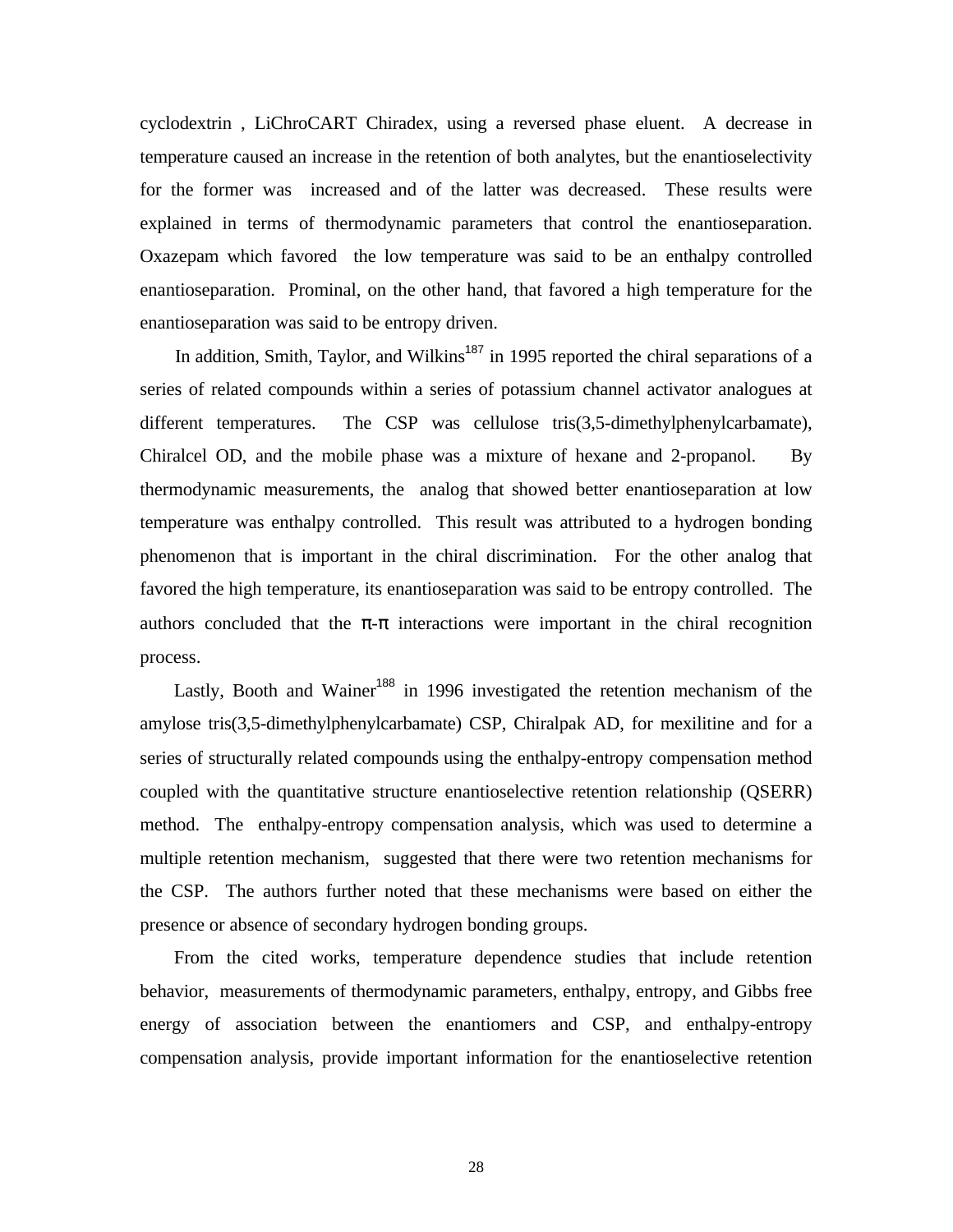mechanism. However, these studies do not give a complete description of the mechanism for the separation of a chiral compound on a CSP.

#### **2.3 Mobile Phase Studies (Polar Modifiers)**

 In liquid chromatography, the separation of a chiral compound on a CSP is thought of an adsorption-desorption process<sup>189</sup>. The mobile phase molecules compete with the racemic analyte for the active binding sites of the CSP. After column equilibration, the polar modifier molecules occupy the adsorption active sites of the CSP. As the analyte "plug" enters the column, analyte molecules begin displacing mobile phase molecules from interaction sites of the CSP. The relative affinities of the racemic analyte versus the mobile phase species for the CSP active sites determine the retention, *k*, for a given analyte, and the difference in affinities between the analyte enantiomers and the mobile phase determine the enantioselectivity, α. A decrease in retention when different mobile phase is used means that the analyte has lesser affinity for the CSP compared to the different mobile phase, and the analyte molecules have a difficulty in displacing the different mobile phase molecules.<sup>190</sup>

 Mobile phase studies help elucidate the possible chiral recognition mechanism for a CSP. Variation of the mobile phase composition enables one to help predict the dominant interactions that influence retention, and the interactions that are critical to enantioselectivity.

#### *2.3.1 Alcoholic Mobile Phase Modifier*

 As shown in Table I, Type 1 and Type 2 CSPs generally utilize normal phase eluent with a polar modifier, such as an alcohol. As noted in the previous discussion, the chiral selectors of the Type 1 and Type 2 CSPs are polar and are capable of forming hydrogen bonds. Alcohol as the polar modifier, by virtue of its functionality, is also capable of forming hydrogen bonds.<sup>191</sup> The alcohol molecules, therefore, compete with the analytes for the active adsorption sites of the CSP.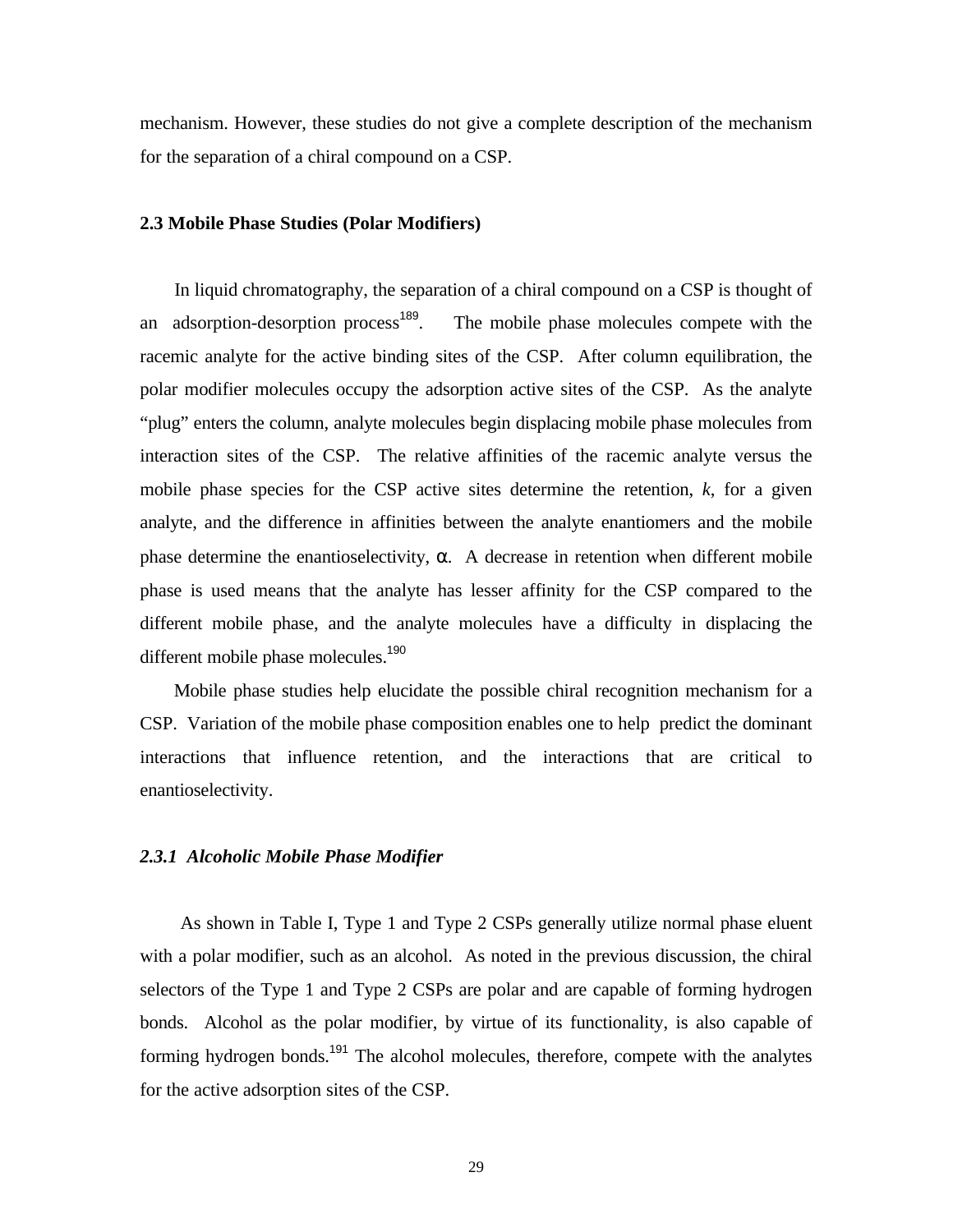In 1984, Zief *et al.*<sup>192</sup> reported the enantioseparation of 2,2,2-trifluoro-1-(9anthryl)ethanol on covalent R-N-(3,5-dinitrobenzoyl)phenylglycine (a Pirkle-type CSP) using hexane with either ethanol, 2-propanol, or *tert*-butanol as the polar modifier. The polarity of the alcoholic mobile phase modifier was kept constant, thus, the only difference lay in the steric structure of the alcohols. Of the three alcohols tested *tert*-butanol gave the best enantioselectivity,  $\alpha = 1.62$  vs.  $\alpha = 1.56$  for 2-propanol and  $\alpha = 1.33$  for ethanol. This increase in  $\alpha$  was attributed mainly to an increase in the *k* of the primarily bound enantiomer while the *k* of the first eluted enantiomer was essentially unchanged. The authors concluded that an increase in the bulk of the alcohol decreased its absorption on the CSP.

Pescher *et al.*<sup>193</sup> in 1986 reported similar results in the resolution of enantiomeric phosphine oxides on Pirkle-type dinitobenzoylalanine CSP. The mobile phases used were a mixture of hexane and alcohol, and the polarity of the alcoholic mobile phase modifier was kept constant. The enantioselectivity of the system increased with increasing bulk of the alcohol.

Macaudiere *et al.*<sup>194</sup> in 1986 reported the resolution of a series of enantiomeric amides using a Pirkle-type CSP under SFC conditions. The amides were chromatographed using carbon dioxide modified with an alcohol. The results of the study indicated that at constant k, the stereoselectivities are greater for alcohols with bulkier side groups close to the hydroxyl moiety.

 So far, all studies cited are about the influence of alcoholic mobile phase modifiers on  $k$  and  $\alpha$  on a Pirkle-type CSP. In all these studies, the enantioselectivity increases with an increasing bulk of the modifier. In practical terms, this means that the bulkiest modifier should be used to optimize chiral separations.

 Studies of the effect of the alcoholic mobile phase modifiers for the Type 2 CSPs have also been made. Mobile phase effects on  $k$  and  $\alpha$  on the cellulose triacetate CSP were investigated by Koller *et al*. <sup>195</sup> in 1983. In their study, the eluent was changed from methanol to ethanol-water (96:4) to 2-propanol. Three enantiomeric solutes were chromatographed. The *k* of each solute increased throughout the study while the effect on  $\alpha$  varied according to the structure of the solute. The authors concluded that the polarity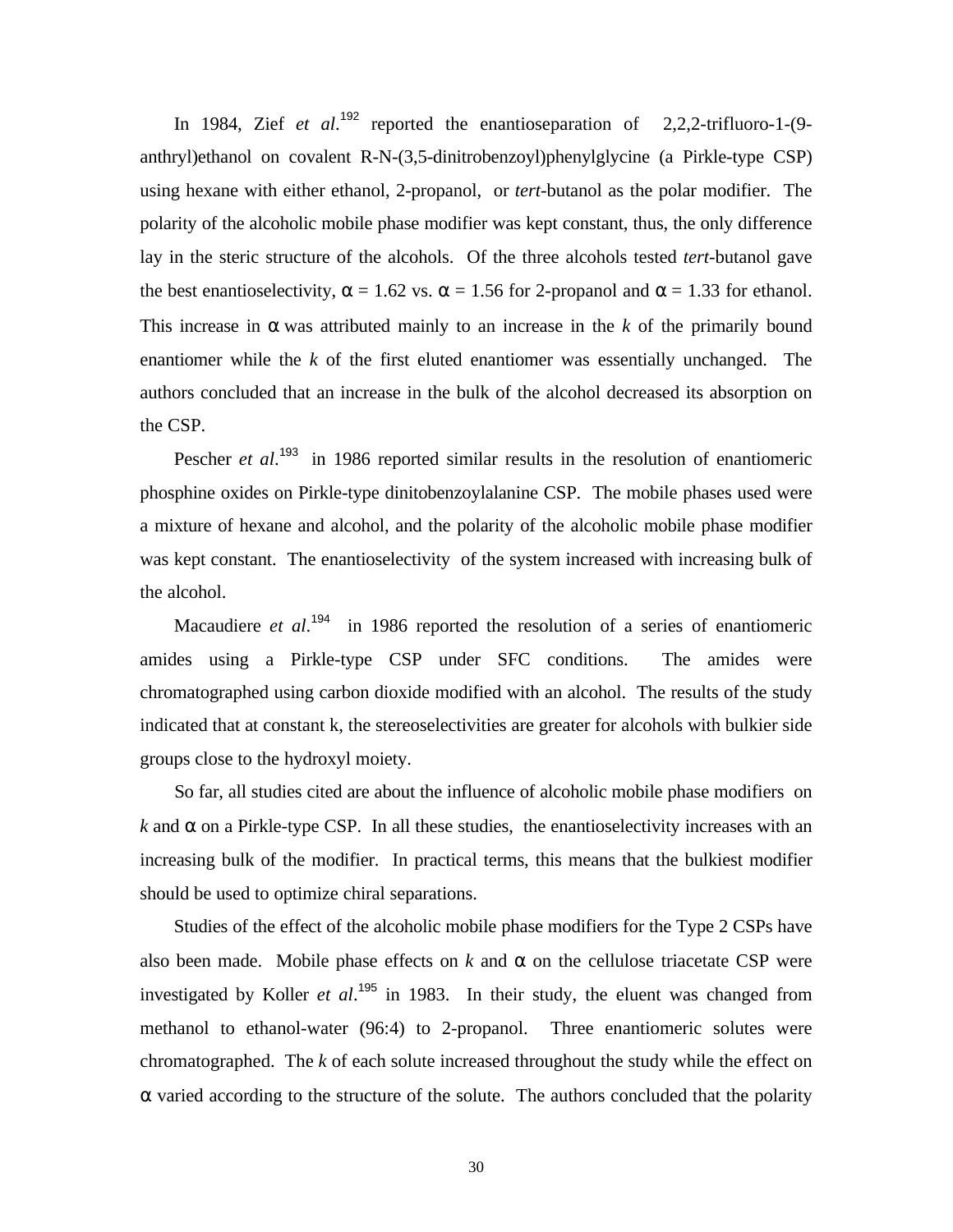of the eluents may not be the key to their elution power. It was further noted that if the analytes were included into chiral cavities of the cellulose triacetate CSP, the elution power may be determined primarily by the size of the eluent. This suggests that the bulk of the alcoholic mobile phase modifiers affects the steric environment of the chiral cavities. It must be remembered that the higher order structures of the derivatized cellulose influences the chiral separation process.

Wainer *et al.*<sup>196</sup> in 1987 investigated the effect of the bulk of an alcoholic mobile phase modifier on k and α of a series of amides and alcohols on the cellulose tribenzoate CSP. The mobile phases used consisted of hexane and alcohols. At a constant concentration of ethanol in hexane, *k* of each solute increased with decreasing polarity of the alcoholic modifier while  $\alpha$  varied according to the structure of solute. The results of their studies indicated that as in the Pirkle-type CSP both the analyte and alcoholic mobile phase modifier compete for chiral and achiral binding sites on the CSP. The bulk around the hydroxyl moiety of the alcoholic mobile phase modifiers played a role in this competition. In addition, the results also suggested that like the cellulose tribenzoate CSP, the alcoholic mobile phase modifiers may bind to sites near or at the chiral cavities of the CSP changing the steric environment at these cavities and, thus, the stereoselectivity of the CSPs.

## *2.3.2 Mobile Phase Effects (Acidic Modifier)*

 The majority of the enantioseparations of chiral acidic and basic compounds on Type 2 CSPs require the addition of acidic mobile phase modifiers<sup>197-198</sup>. However, there have not been any in depth studies on the influence of the acidic mobile phase modifiers on retention and enantioselectivity in Type 2 CSPs. Okamoto *et al*.<sup>199</sup> in 1989 reported the successful enantioseparation of 2-arylpropionic acids on tris(3,5dimethylphenylcarbamate)s of amylose and cellulose using 1% trifluoroacetic acid (TFA) as the acidic mobile phase modifier. These authors mentioned that TFA helped in the adsorption-desorption process. In 1996, Booth *et al*. <sup>200</sup> studied the chiral discrimination mechanism in amylose tris(3,5-dimethylphenylcarbamate), Chiralpak AD, for 2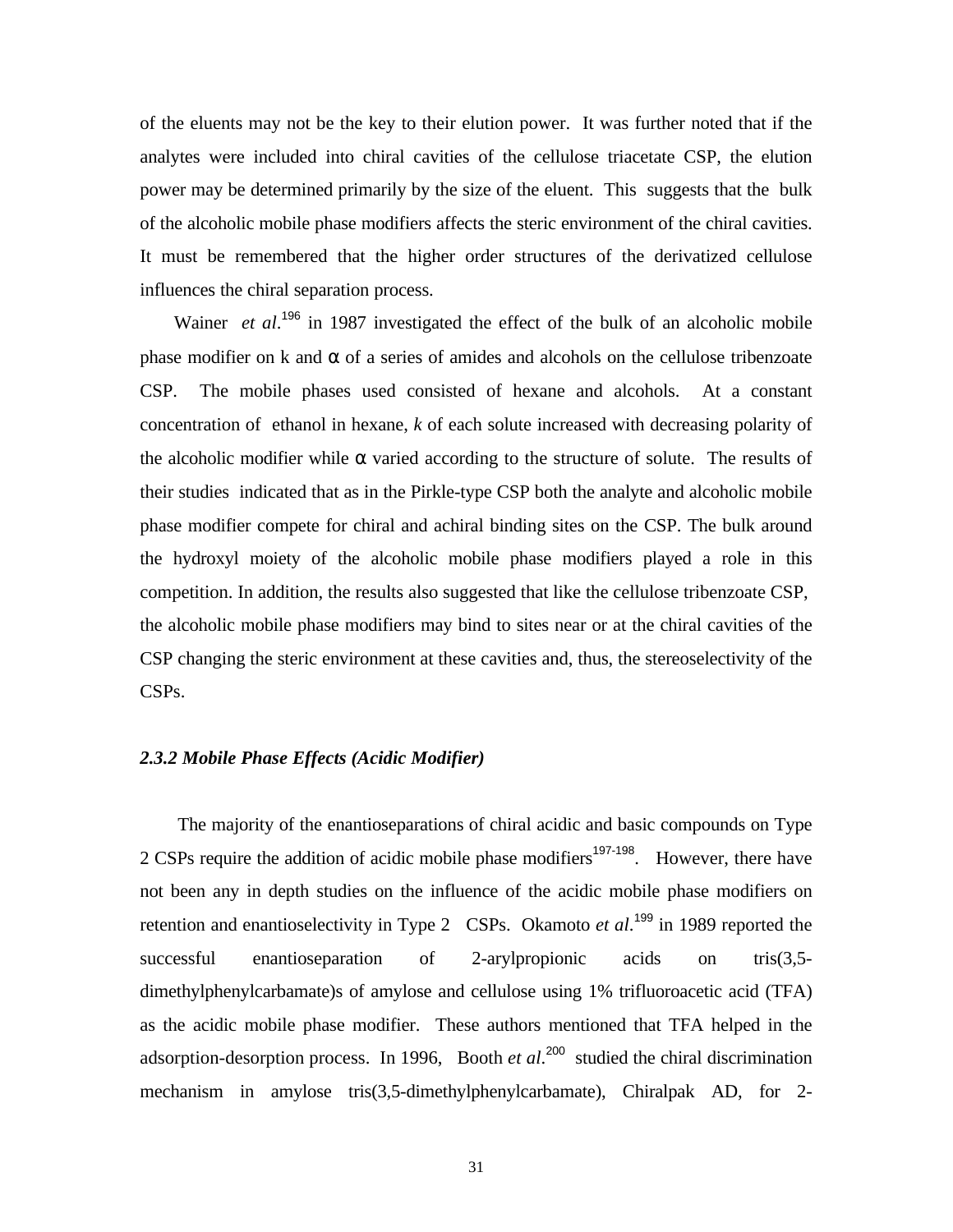alkylarylpropionic acids and 1% TFA as the acidic modifier. Tang<sup>201</sup> in 1996 attempted to explain the role of TFA on the enantioseparation of ibuprofen and ketoprofen on tris(4 methylbenzoate), Chiralcel OJ. According to her results, small amounts of TFA only improved the enantiomeric resolution of both analytes because they were already partially resolved without TFA. Tailing peaks without TFA and longer retention times were due to the strong interactions of ibuprofen and ketoprofen with the accessible silanol groups of the packing material. That is, TFA essentially deactivated the CSP resulting in less peak tailing and therefore, better resolution. Furthermore, Tang explained that TFA displaced the analytes acidic group on silanol sites of CSP and suppressed the ionization of the weakly acidic silanol groups.

#### **2.4 Chiral Recognition Mechanism Studies**

 Predicting the chiral recognition of a CSP for a particular racemic compound is a difficult task because of the complexity of the process. The preferential interaction of a CSP with one of the enantiomers, known as chiral recognition, reflects only those sets of interactions that are important for enantioselectivity causing differential retention of enantiomeric analytes.

#### *2.4.1 Studies Involving Variation of Structural Features of a Common Skeleton*

 In this method a homologous or analogous series of chiral compounds are used as test probes carefully designed to interact with the chiral stationary phase. Retention factors and enantioselectivities are evaluated and then correlated with the structural features of the probe molecules. As long as the differences in retention are substantial, this method can be used with confidence and has the advantage of requiring only very small amounts of compounds.

In 1980, Pirkle *et al.*<sup>202</sup> used the chiral derivatives of a 3,5 dinitrobenzoylamines, alcohols and thiols as test probes for a fluroanthrylalcohol CSP covalently bonded to a silica support. The results obtained confirmed the theory of  $\pi$ - $\pi$  interactions between the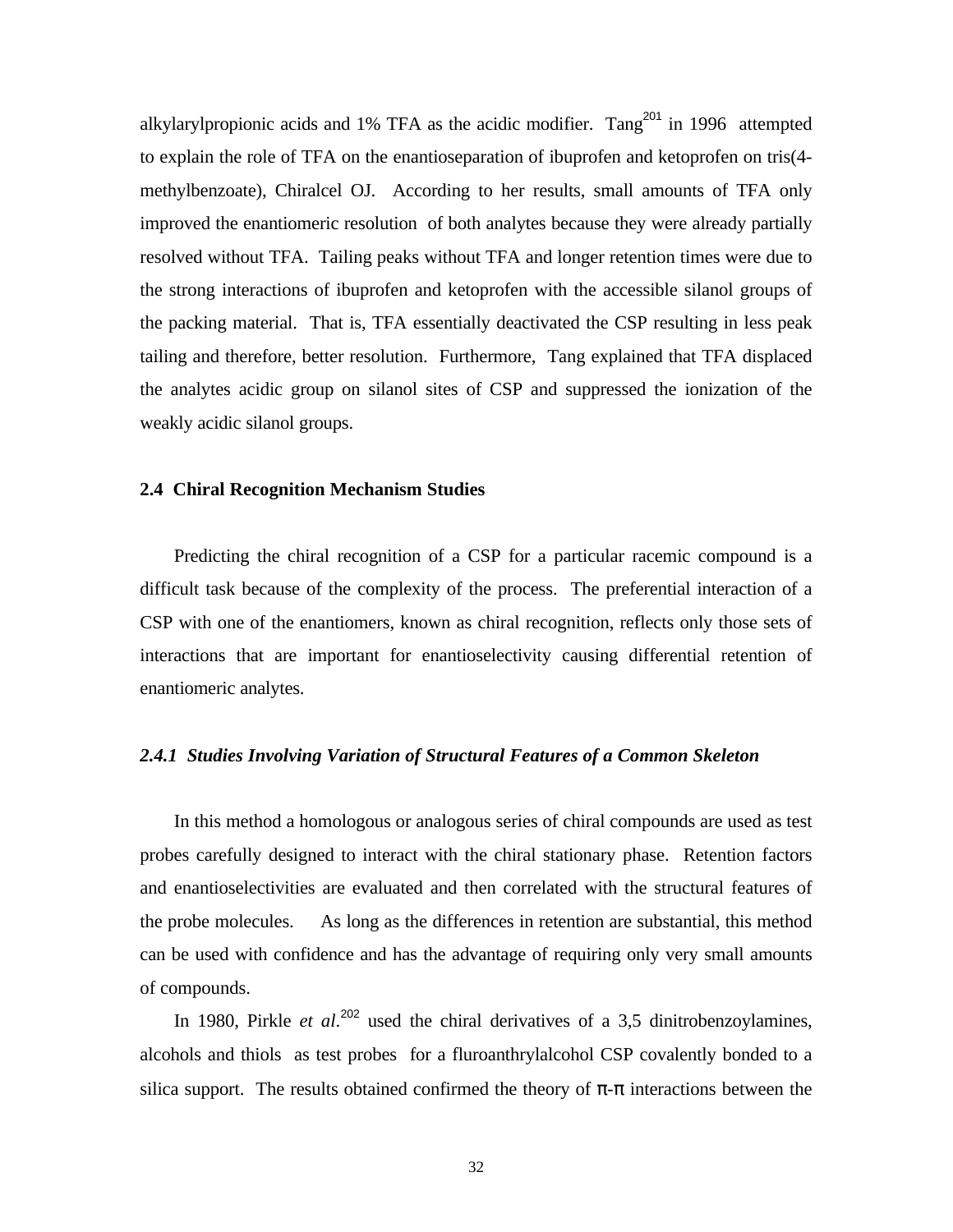nitrobenzoyl and anthracene moieties  $(\pi$ -electron acceptor and donor, respectively), and hydrogen bonding between the benzoyl carbonyl group and the hydroxyl proton on the CSP.

Hesse and Hagel<sup>203</sup>, Blaschke<sup>204</sup>, and Francotte *et al*.<sup>205</sup>, to cite works specifically on derivatized cellulose CSPs, used various racemic phenyl-substituted analytes to study the chiral recognition mechanism of microcrystalline cellulose triacetyl (CTA-I). The authors proposed that the mechanism involved the penetration of the aromatic portion of the solute into the cavities that are formed between the D-glucose units of the CSP. The observed stereoselectivity was due to differences in fit or inclusion of the enantiomers of the analytes in the cavities of the CSP. The mechanism is similar to the inclusion (hostguest) mechanism proposed by Armstrong *et al*. <sup>206</sup> for the cyclodextrin-based CSPs.

Wainer *et al.* in 1986<sup>207</sup>, studied the chiral recognition mechanism for another type of derivatized cellulose CSP. Chiral amides were used and the CSP was cellulose tribenzoate. The results indicated that the formation of the diastereomeric analyte-CSP complex is based on hydrogen bonding,  $\pi$ - $\pi$  and amide dipole interactions. These interactions not only formed the complexes but also positioned the analyte on the CSP. In addition, the magnitude of the enantioselectivity of the enantiomeric amides was dependent upon the differences in the steric fit of the asymmetric portion of the analyte in a chiral cavity of the CSP. It should be noted that the proposed mechanism here is different from that of CTA-I, which is the formation of inclusion complex.

 Since the higher structural order of the derivatized cellulose CSPs influences its enantioseparating ability, Wainer and co-workers<sup>208</sup> followed up their study by exploring the influence of mobile phase on retention and enantioselectivity. This was to verify if steric fit into chiral cavity was critical to chiral discrimination. Inclusion in this context means that the formation of diastereomeric complexes involves inclusion of analytes in chiral cavities followed by attractive interactions. It must be remembered that the higher order structure of derivatized cellulosed CSPs affects its enantioseparating ability.

In 1987, Wainer *et al.*<sup>209</sup> investigated again the chiral recognition of the same CSP but for chiral aromatic alcohols. In this study, both the influence of temperature and mobile phase were explored. They concluded that a similar mechanism existed, where the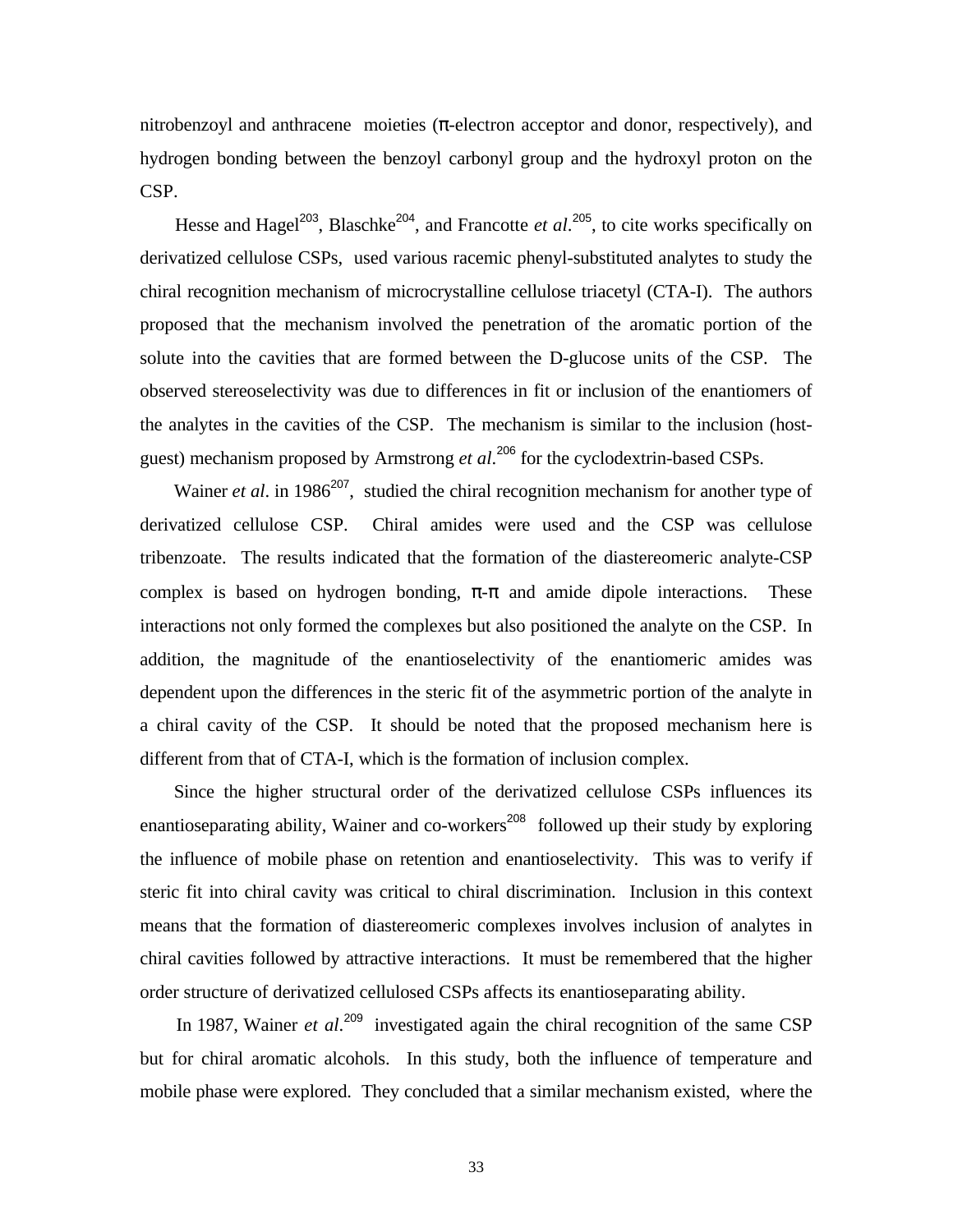first attractive interaction was hydrogen bonding between the alcohol moiety of the analyte and the carbonyl oxygen of the ester moiety.

In 1992, Witte *et al.*<sup>210</sup> studied the chiral recognition mechanism for the cellulose tris(3,5-dimethyphenylcarbamate), Chiralcel OD using twenty one different aminotetralins. In the study, the effects of temperature and mobile phase were also investigated. As mentioned before, hydrogen bonding was the dominant interaction between CSP and solute. Furthermore, according to the authors, the analyte-CSP "free"  $\pi$ - $\pi$  interaction greatly enhanced the separation.

 Overall, the use of structurally related compounds can allow inferential conclusions to be drawn about mechanisms of interactions. The method is reliable as long as the chromatographic data is reproducible and of high precision. In addition, if other studies are performed such as temperature dependence and mobile phase effects, a better understanding of the chiral recognition process by correlation of retention and enantioselectivity using homologous or analogous series can be achieved. The information obtained from the study of specific molecular interactions operating during a chromatographic process may be exploited to gain the ability to predict enantioseparations, as well as to further the development of highly efficient and even customized CSPs.

# *2.4.2 Thermodynamic Studies*

 The basic concept was described earlier in Section 2.2. Thermodynamic approaches for the study of chiral recognition mechanism also utilize homologous or analogous series of compounds, and the retention behavior and the corresponding enantioselectivities at different temperatures are evaluated. The thermodynamic parameters, free energy, enthalpy, and entropy of association between the enantiomers and CSP are then calculated. Entropy and enthalpy data from the graphs of the logarithm of capacity factor versus the reciprocal of absolute temperature (van't Hoff plots) are utilized to indicate the possible chiral recognition mechanism. However, the results of this study do not give a complete description of the chiral recognition process. The study could best evaluate the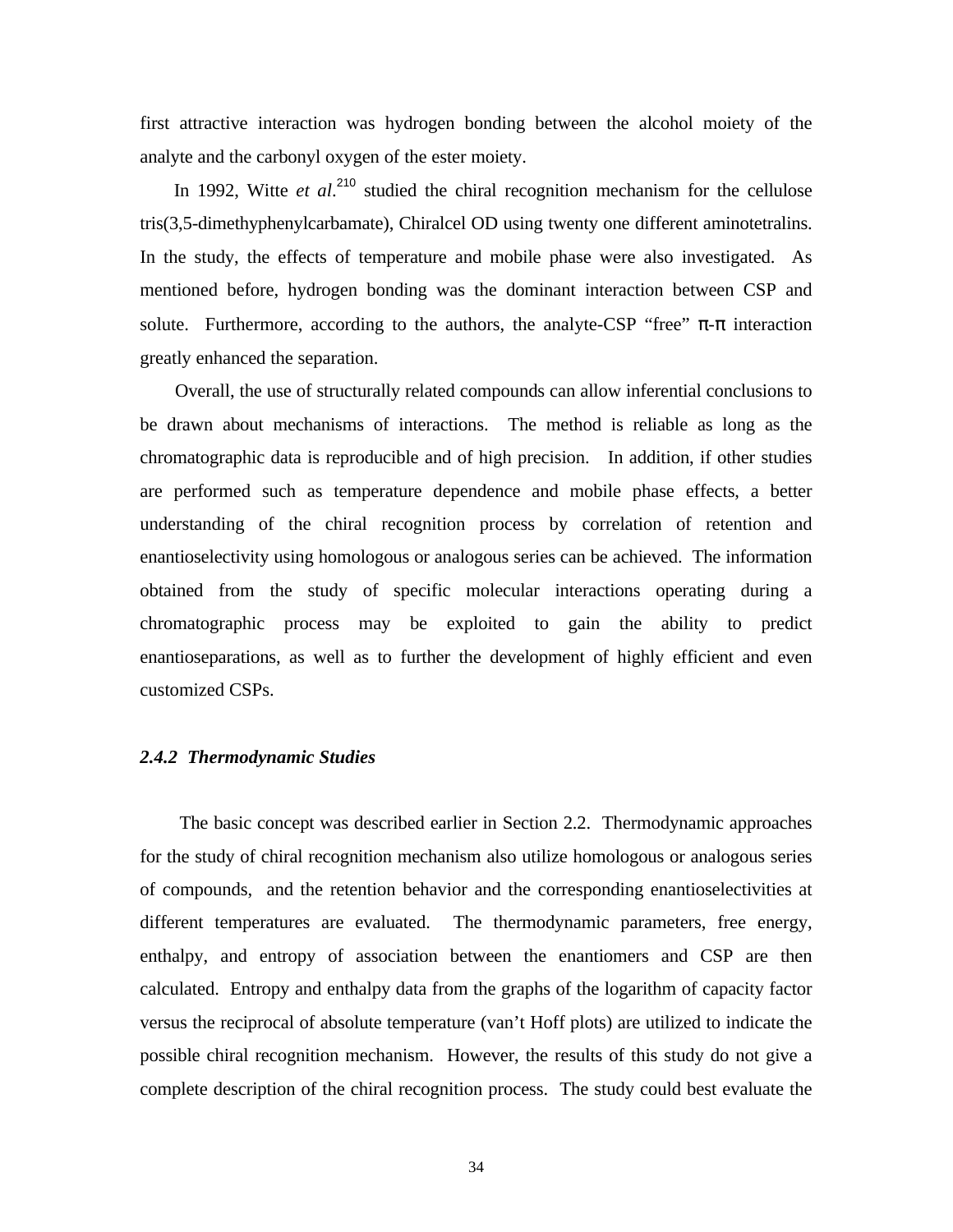number of mechanisms for a CSP, e.g. single or multiple mechansms<sup>211</sup>, and whether the enantioseparation is enthalpy or entropy controlled.

## *2.4.3 Quantitative Structure Enantioselective Retention Relationships (QSERR)*

 The QSERR approach to study the chiral recognition process also utilizes a homologous or analogous series of chiral compounds carefully designed to interact with the chiral stationary phase. The retention data are subjected to multiparameter regression analysis or factor analysis against various non-empirical molecular descriptors, which reflect the structural features of the analytes. Directed by the initial QSERR equations, molecular modelling is then used to either expand or reject the hypotheses proposed via the equations in order to predict retention and enantioselective separations based on the structures of the solute and the CSP. Only a few studies have been made using this approach because of its complexity and its requirement of a sophisticated computer program. This approach is generally termed as Quantitative Structure Retention Relationship<sup>212</sup> (QSRR) which was first developed in reversed phase HPLC. Three chromatographers, Kaliszan<sup>213</sup>, Jandera<sup>214</sup>, and Jinno<sup>215</sup> have been resposible for the development of this approach.

Kaliszan *et al.*<sup>216</sup> used this approach to study the retention and chiral recognition mechanism for a series of benzodiazipines chromatographed on a human serum albumin CSP. The QSERR analysis also provided information on the structure of the HSAbenzodiazepine binding site, which was consistent with the structure derived from X-ray crystallographic studies.

In 1996, Booth and Wainer<sup>217</sup> investigated the chiral recognition mechanism of the amylose tris(3,5-dimethylphenylcarbamate) CSP, Chiralpak AD, for α-alkyl arylcarboxylic acids using the QSERR method. Their study indicated that the chiral recognition process involves initial hydrogen bonding interactions between the solute and CSP, insertion of a solute into a cavity on the surface of the CSP, and the stabilization of the analyte-CSP complex by formation of an additional hydrogen bond within the cavity. The chiral recognition process was said to be "conformationally driven".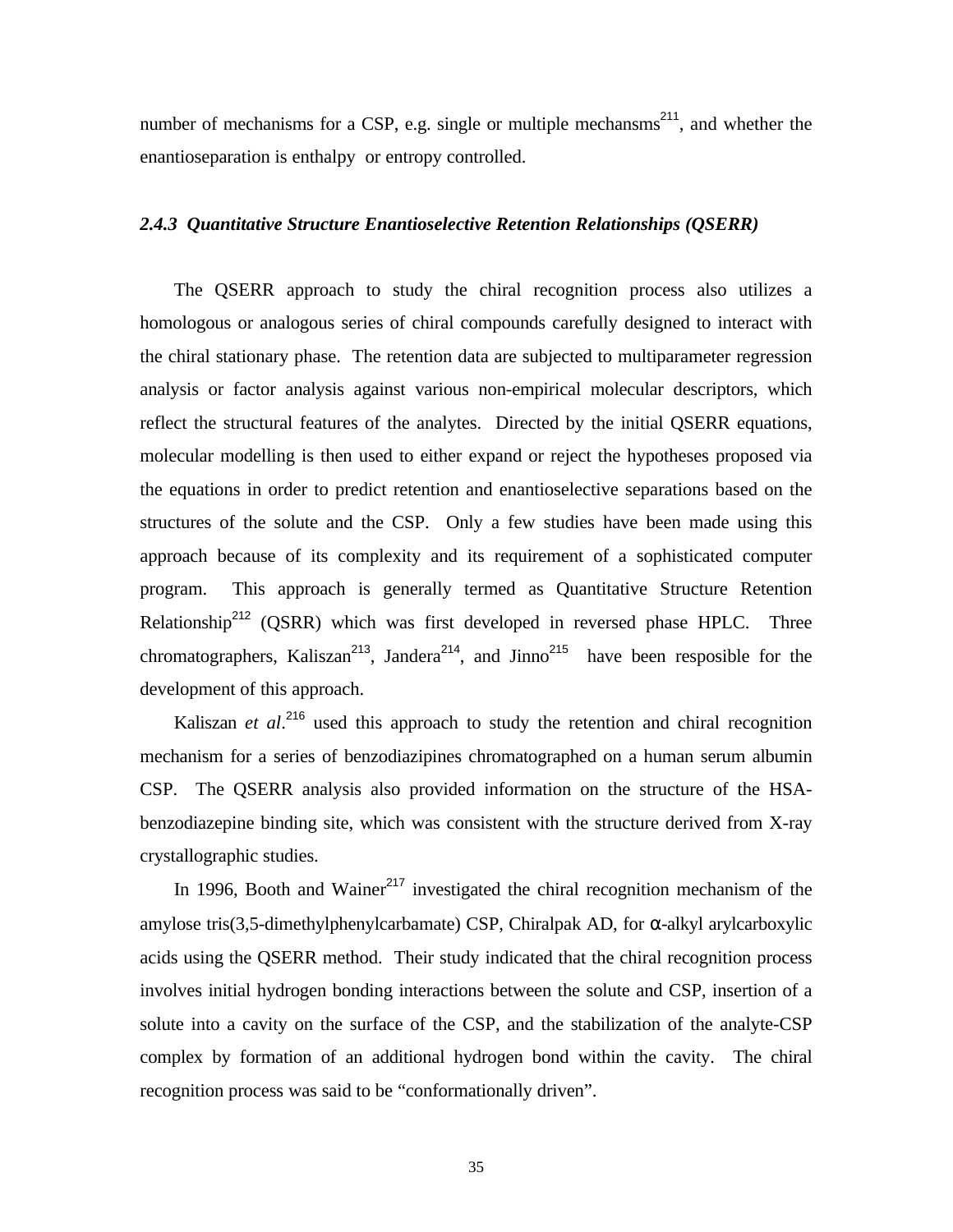Booth and Wainer<sup>218</sup> also studied the chiral recognition mechanism of mexiletine an a series of structurally related compounds on Chiralpak AD. By application of QSERR coupled with thermodynamic approaches, two separate mechanisms were identified. As mentioned before, the mechanisms are based on either the presence or absence of secondary hydrogen-bonding groups.

 The QSERR approach is valuable to chiral recognition mechanism studies because it may describe exactly which part of the analyte and CSP is involved and to what extent this is responsible for the separation. However, the disadvantages of this model include its complexity, the need for specialized computer hardware and software, and the expertise to use it. Lack of descriptors for the mobile phase molecules may also be a problem.<sup>219</sup>

#### *2.4.4 Enthalpy-Entropy Compensation*

 A complementary approach with QSERR to investigate chromatographic retention mechanism involves enthalpy-entropy mechanism<sup>220</sup>. Analogously to QSEERs, enthalpyentropy compensation manifests itself as a linear dependence of the overall free energy change on the corresponding enthalpy change for intrinsically similar physico-chemical phenomena. Linearity in plots of logarithm of capacity factors, measured at an appropriate reference temperature, and the corresponding enthalpies for the particular chromatographic process are indicative that the analytes display similar retention mechanism in a given system. Like the QSERR, this method requires test probes of similar structures.

 The enthalpy-entropy compensation method, like the thermodynamic approach, is used mainly to predict a single or multiple mechanism for a CSP. This does not give a specific description of the chiral recognition process. The detailed methodology of this approach is discussed in Chapter III.